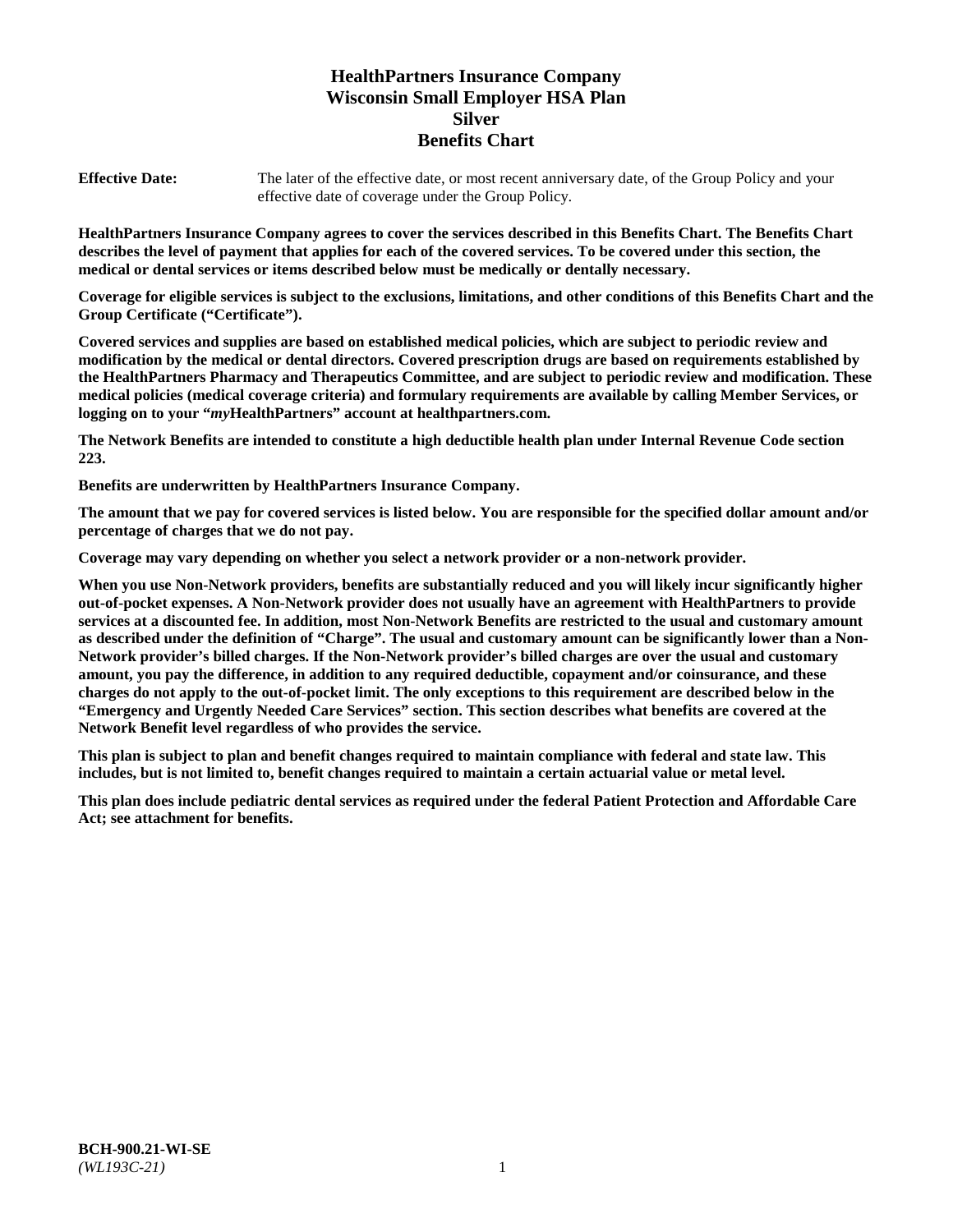# **These definitions apply to this Benefits Chart. They also apply to the Certificate.**

| <b>Biosimilar Drug:</b> | A prescription drug, approved by the Food and Drug Administration (FDA), that the FDA has<br>determined is biosimilar to and interchangeable with a biological brand name drug. Biosimilar<br>drugs are not considered generic drugs and are not covered under the generic drug benefit.                                                                                                                                                                                                                                                                                                                                                     |
|-------------------------|----------------------------------------------------------------------------------------------------------------------------------------------------------------------------------------------------------------------------------------------------------------------------------------------------------------------------------------------------------------------------------------------------------------------------------------------------------------------------------------------------------------------------------------------------------------------------------------------------------------------------------------------|
| <b>Brand Name Drug:</b> | A prescription drug, approved by the Food and Drug Administration (FDA), that is manufactured,<br>sold, or licensed for sale under a trademark by the pharmaceutical company that originally<br>researched and developed the drug. Brand name drugs have the same active-ingredient formula as<br>the generic version of the drug. However, generic drugs are manufactured and sold by other drug<br>manufacturers and are generally not available until after the patent on the brand name drug has<br>expired. A few brand name drugs may be covered at the generic drug benefit level if this is<br>indicated on the formulary.           |
| <b>Calendar Year</b>    | This is the 12-month period beginning 12:01 A.M. Central Time, on January 1, and ending 12:00<br>A.M. Central Time of the next following December 31.                                                                                                                                                                                                                                                                                                                                                                                                                                                                                        |
| <b>Charge:</b>          | For covered services delivered by a network provider, this is the provider's discounted fee for a<br>given medical/surgical service, procedure or item.                                                                                                                                                                                                                                                                                                                                                                                                                                                                                      |
|                         | For covered services delivered by non-network providers, a contracted rate may apply if such<br>arrangement is available to HealthPartners.                                                                                                                                                                                                                                                                                                                                                                                                                                                                                                  |
|                         | For the usual and customary charge for covered services delivered by non-network providers, our<br>payment is calculated using one of the following options to be determined at HealthPartners'<br>discretion: 1) a percentage of the Medicare fee schedule; 2) a comparable schedule if the service is<br>not on the Medicare fee schedule; or 3) a commercially reasonable rate for such service.                                                                                                                                                                                                                                          |
|                         | The usual and customary charge is the maximum amount allowed that we consider in the<br>calculation of the payment of charges incurred for certain covered services. You must pay for any<br>charges above the usual and customary charge, and they do not apply to the out-of-pocket limit.                                                                                                                                                                                                                                                                                                                                                 |
|                         | A charge is incurred for covered ambulatory medical and surgical services, on the date the service<br>or item is provided. A charge is incurred for covered inpatient services, on the date of admission to<br>a hospital. To be covered, a charge must be incurred on or after your effective date and on or<br>before the termination date.                                                                                                                                                                                                                                                                                                |
| Copayment/Coinsurance:  | The specified dollar amount, or percentage, of charges incurred for covered services, which we do<br>not pay, but which you must pay, each time you receive certain medical services, procedures or<br>items. Our payment for those covered services or items begins after the copayment or coinsurance<br>is satisfied. Covered services or items requiring a copayment or coinsurance are specified in this<br>Benefits Chart.                                                                                                                                                                                                             |
|                         | For services provided by a network provider:<br>An amount which is listed as a flat dollar copayment is applied to a network provider's discounted<br>charge for a given service. However, if the network provider's discounted charge for a service or<br>item is less than the flat dollar copayment, you will pay the network provider's discounted charge.<br>An amount which is listed as a percentage of charges or coinsurance is based on the network<br>provider's discounted charges, calculated at the time the claim is processed, which may include an<br>agreed upon fee schedule rate for case rate or withhold arrangements. |
|                         | For services provided by a non-network provider:<br>Any copayment or coinsurance is applied to the lesser of the provider's charges or the usual and<br>customary charge for a service.                                                                                                                                                                                                                                                                                                                                                                                                                                                      |
|                         | A copayment or coinsurance is due at the time a service is provided, or when billed by the<br>provider. The copayment or coinsurance applicable for a scheduled visit with a HealthPartners<br>network provider will be collected for each visit, late cancellation and failed appointment.                                                                                                                                                                                                                                                                                                                                                  |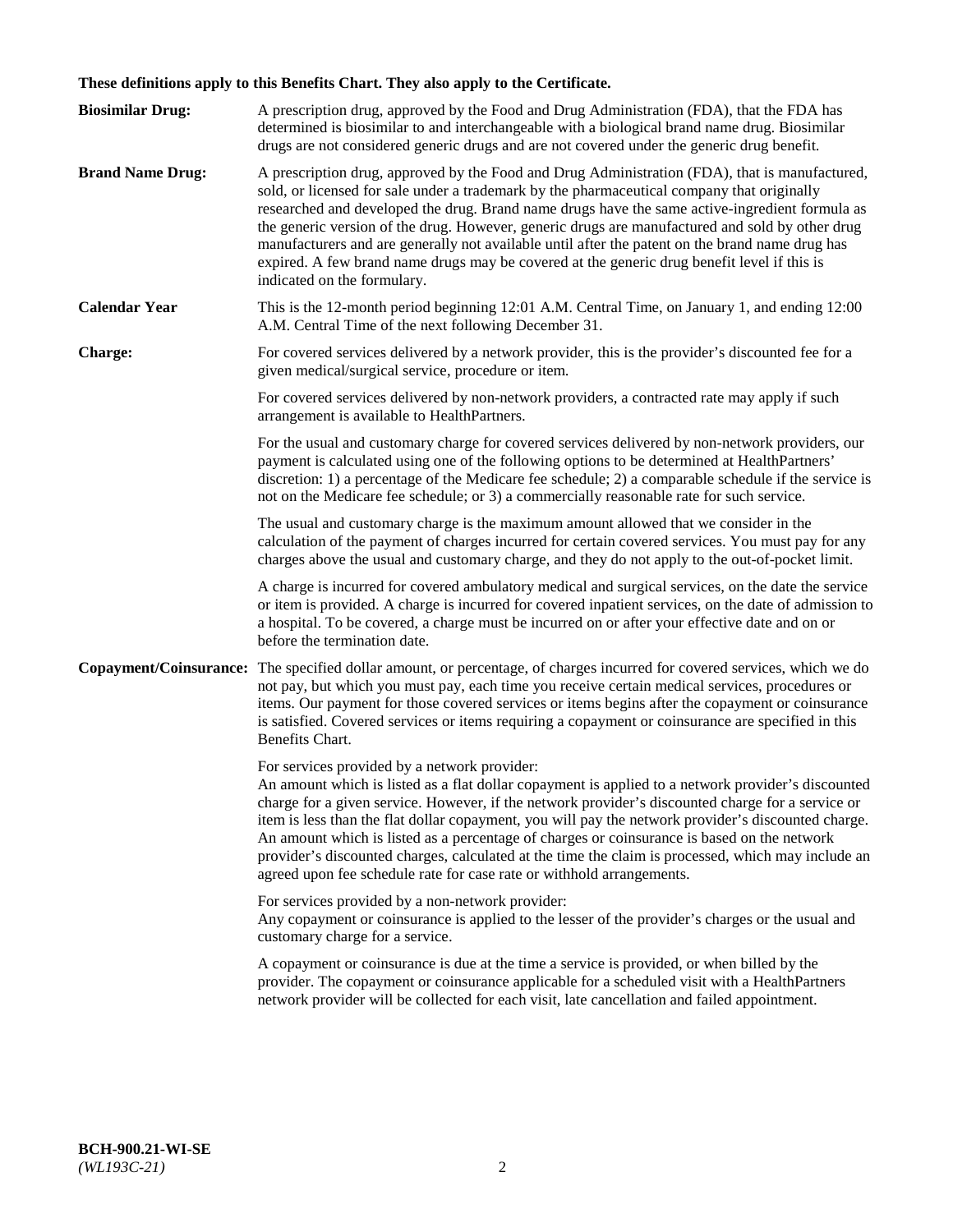| Deductible:                                | The specified dollar amount of charges incurred for covered services, which we do not pay, but an<br>enrollee or a family has to pay first in a calendar year. Our payment for those services or items<br>begins after the deductible is satisfied. For network providers, the amount of the charges that apply<br>to the deductible are based on the network provider's discounted charges, calculated at the time<br>the claim is processed, which may include an agreed upon fee schedule rate for case rate or<br>withhold arrangements. For non-network providers, the amount of charges that apply to the<br>deductible are the lesser of the provider's charges or the usual and customary charge for a service. |
|--------------------------------------------|-------------------------------------------------------------------------------------------------------------------------------------------------------------------------------------------------------------------------------------------------------------------------------------------------------------------------------------------------------------------------------------------------------------------------------------------------------------------------------------------------------------------------------------------------------------------------------------------------------------------------------------------------------------------------------------------------------------------------|
|                                            | Any amounts paid or reimbursed by a third party, including but not limited to: point of service<br>rebates, manufacturer coupons, manufacturer debits cards or other forms of direct reimbursement<br>to an Insured for a product or service, will not apply toward your deductible, to the extent<br>permitted under state and federal law.                                                                                                                                                                                                                                                                                                                                                                            |
|                                            | Your plan has an embedded deductible. This means once an Insured meets the individual<br>deductible, the plan begins paying benefits for that person. If two or more members of the family<br>meet the family deductible, the plan begins paying benefits for all members of the family,<br>regardless of whether each Insured has met the individual deductible. However, an Insured may<br>not contribute more than the individual deductible toward the family deductible.                                                                                                                                                                                                                                           |
|                                            | All services are subject to the deductible unless otherwise indicated below in this Benefits Chart.                                                                                                                                                                                                                                                                                                                                                                                                                                                                                                                                                                                                                     |
| <b>Formulary:</b>                          | This is a current list, which may be revised from time to time, of prescription drugs, medications,<br>equipment and supplies covered by us as indicated in this Benefits Chart which are covered at the<br>highest benefit level. Some drugs on the formulary may require prior authorization to be covered<br>as formulary drugs. The formulary, and information on drugs that require prior authorization, are<br>available by calling Member Services, or logging on to your "myHealthPartners" account at<br>healthpartners.com.                                                                                                                                                                                   |
| <b>Generic Drug:</b>                       | A prescription drug, approved by the Food and Drug Administration (FDA), that the FDA has<br>determined is comparable to a brand name drug product in dosage form, strength, route of<br>administration, quality, intended use and documented bioequivalence. Generally, generic drugs<br>cost less than brand name drugs. Some brand name drugs may be covered at the generic drug<br>benefit level if this is indicated on the formulary.                                                                                                                                                                                                                                                                             |
| <b>Lifetime Maximum</b><br><b>Benefit:</b> | The specified coverage limit actually paid by us for services and/or charges incurred by you for any<br>given procedure or diagnosis. Payment of benefits under this Benefits Chart ceases when that lifetime<br>maximum benefit is reached. You have to pay for any subsequent charges.                                                                                                                                                                                                                                                                                                                                                                                                                                |
| <b>Non-Formulary Drug:</b>                 | This is a prescription drug, approved by the Food and Drug Administration (FDA), that is not on<br>the formulary, is medically necessary and is not investigative or experimental or otherwise<br>excluded under the Certificate.                                                                                                                                                                                                                                                                                                                                                                                                                                                                                       |
|                                            | Out-of-Pocket Expenses: You pay the specified copayments/coinsurance and deductibles applicable for particular services,<br>subject to the out-of-pocket limit described below. These amounts are in addition to the monthly<br>premium payments.                                                                                                                                                                                                                                                                                                                                                                                                                                                                       |
| <b>Out-of-Pocket Limit:</b>                | You pay the copayments/coinsurance and deductibles for covered services, to the individual or<br>family out-of-pocket limit. Thereafter we cover 100% of the charges incurred for all other covered<br>services, for the rest of the calendar year. You pay amounts greater than the out-of-pocket limit if<br>you exceed any lifetime maximum benefit or any visit or day limits.                                                                                                                                                                                                                                                                                                                                      |
|                                            | Non-Network Benefits above the usual and customary charge (see definition of charge above) do<br>not apply to the out-of-pocket limit.                                                                                                                                                                                                                                                                                                                                                                                                                                                                                                                                                                                  |
|                                            | Non-Network Benefits for transplant surgery do not apply to the out-of-pocket limit.                                                                                                                                                                                                                                                                                                                                                                                                                                                                                                                                                                                                                                    |
|                                            | Any amounts paid or reimbursed by a third party, including but not limited to: point of service<br>rebates, manufacturer coupons, manufacturer debit cards or other forms of direct reimbursement to<br>an Insured for a product or service, will not apply as an out-of-pocket expense, to the extent<br>permitted under state and federal law.                                                                                                                                                                                                                                                                                                                                                                        |
|                                            | You are responsible to keep track of the out-of-pocket expenses. Contact Member Services for<br>assistance in determining the amount paid by the enrollee for specific eligible services received.<br>Claims for reimbursement under the out-of-pocket limit provisions are subject to the same time<br>limits and provisions described under the "Claims Provisions" section of the Certificate.                                                                                                                                                                                                                                                                                                                       |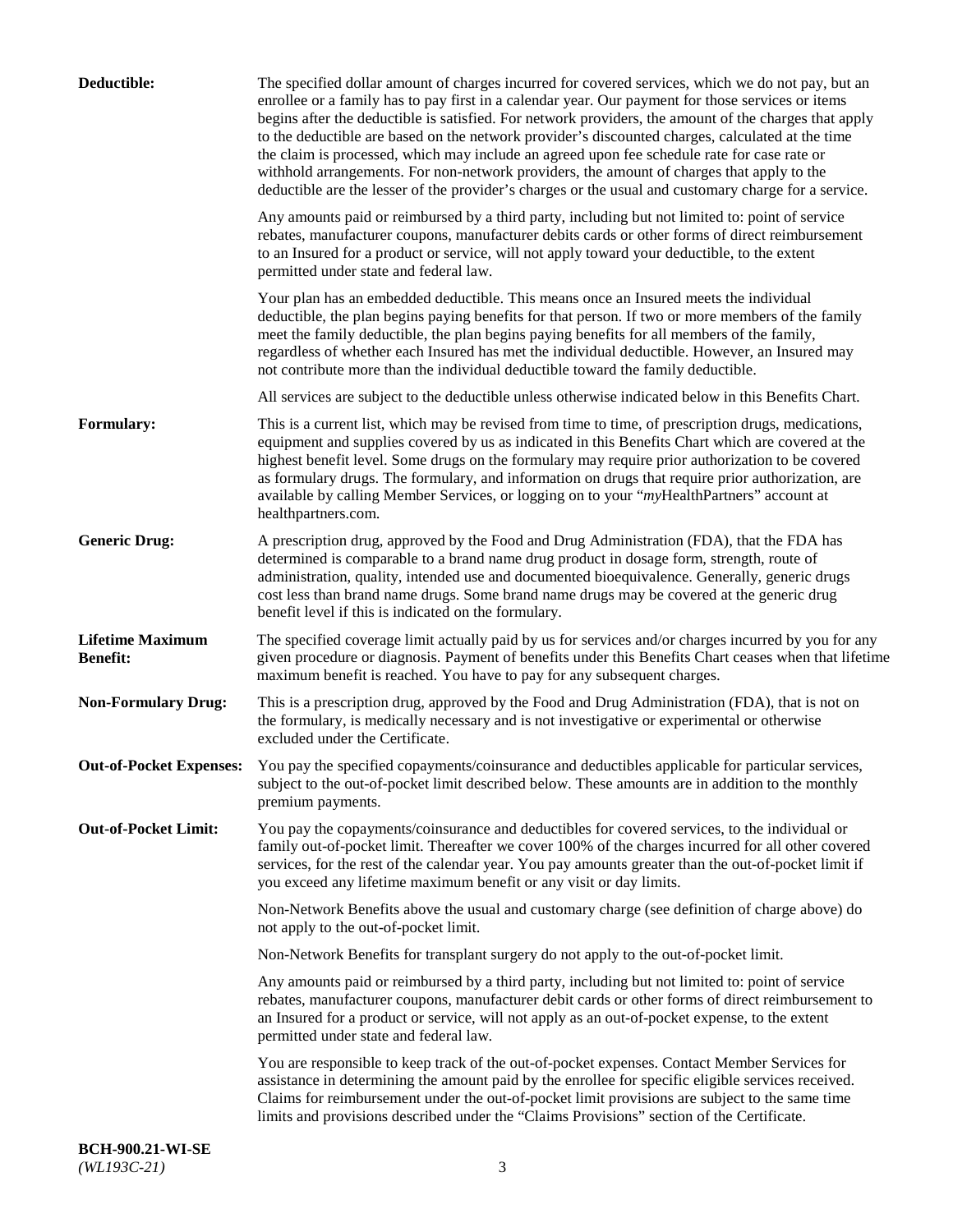| <b>Preventive Drug List:</b> | This is a current list, which may be revised from time to time, of certain formulary preventive<br>prescription drugs and certain diabetic supplies, covered under the Plan as indicated in this<br>Benefits Chart. The Preventive Drug List is available by logging on to your "myHealthPartners"<br>account at healthpartners.com or by calling Member Services.                                                                                                                                                                    |
|------------------------------|---------------------------------------------------------------------------------------------------------------------------------------------------------------------------------------------------------------------------------------------------------------------------------------------------------------------------------------------------------------------------------------------------------------------------------------------------------------------------------------------------------------------------------------|
| <b>Specialty Drug List:</b>  | This is a current list, which may be revised from time to time, of prescription drugs, medications,<br>equipment and supplies, which are typically bio-pharmaceuticals. The purpose of a specialty drug<br>list is to facilitate enhanced monitoring of complex therapies used to treat specific conditions.<br>Specialty drugs are covered by us as indicated in this Benefits Chart. The specialty drug list is<br>available by calling Member Services, or logging on to your "myHealthPartners" account at<br>healthpartners.com. |
| virtuwell:                   | This is an online service that you may use to receive a diagnosis and treatment for certain routine<br>conditions, such as a cold and flu, ear pain and sinus infections. You may access the virtuwell<br>website at virtuwell.com.                                                                                                                                                                                                                                                                                                   |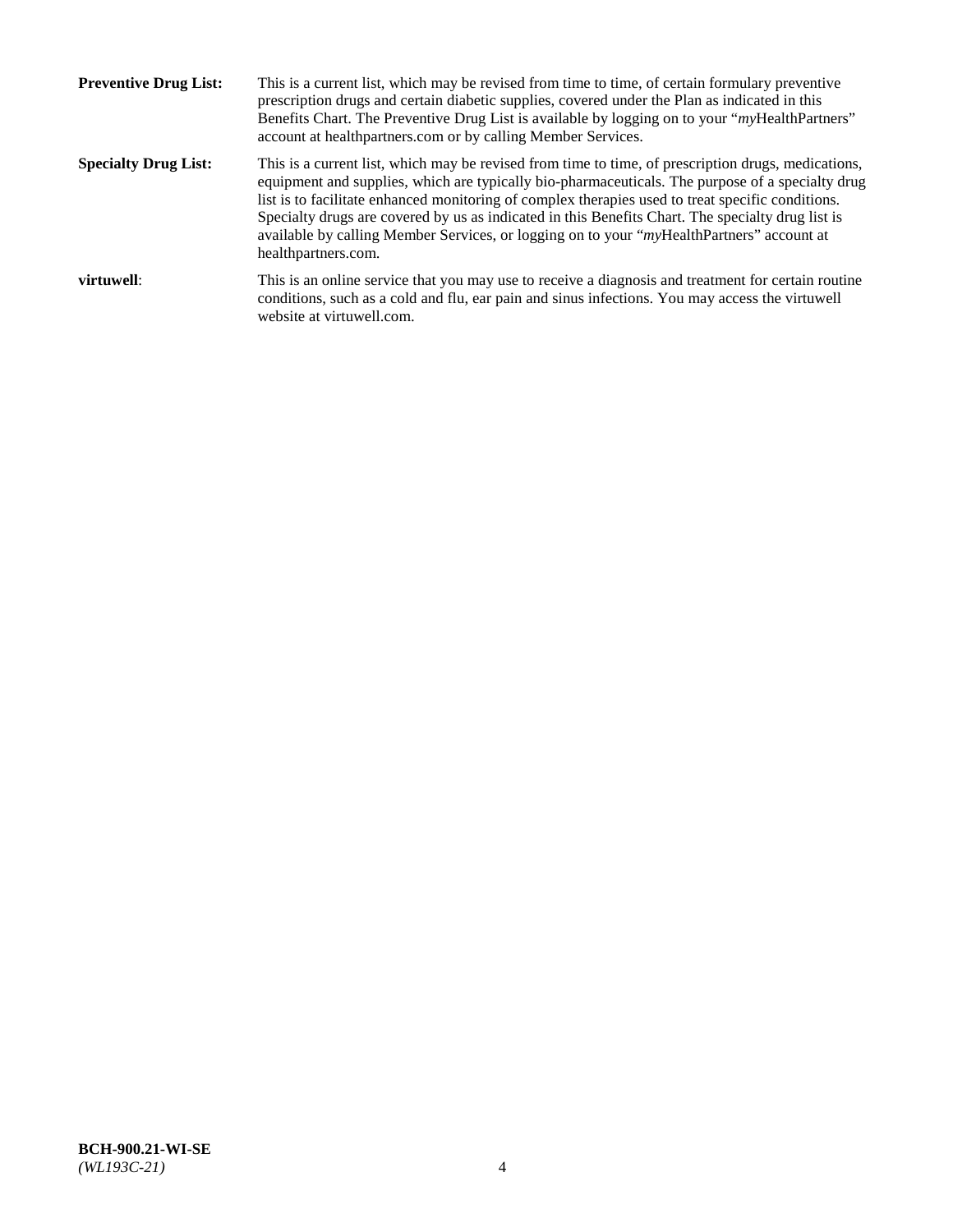# **DEDUCTIBLES AND OUT-OF-POCKET LIMITS**

#### **Individual Calendar Year Deductible**

| <b>Network Benefits</b> | <b>Non-Network Benefits</b> |
|-------------------------|-----------------------------|
| \$4,000                 | \$10,000                    |

#### **Family Calendar Year Deductible**

| <b>Network Benefits</b> | <b>Non-Network Benefits</b> |
|-------------------------|-----------------------------|
| \$8,000                 | \$20,000                    |

Separate deductibles must be satisfied under the Network Benefits and Non-Network Benefits.

Your plan has an embedded deductible. This means once an Insured meets the individual deductible, the plan begins paying benefits for that person. If two or more members of the family meet the family deductible, the plan begins paying benefits for all members of the family, regardless of whether each Insured has met the individual deductible. However, an Insured may not contribute more than the individual deductible toward the family deductible.

Any amounts paid or reimbursed by a third party, including but not limited to: point of service rebates, manufacturer coupons, manufacturer debits cards or other forms of direct reimbursement to an Insured for a product or service, will not apply toward your deductible, to the extent permitted under state and federal law.

#### **Individual Calendar Year Out-of-Pocket Limit**

| <b>Network Benefits</b> | <b>Non-Network Benefits</b> |
|-------------------------|-----------------------------|
| \$6,000                 | \$30,000                    |

#### **Family Calendar Year Out-of-Pocket Limit**

| <b>Network Benefits</b> | <b>Non-Network Benefits</b> |
|-------------------------|-----------------------------|
| \$12,000                | \$60,000                    |

Separate Out-of-Pocket Limits must be satisfied under Network Benefits and Non-Network Benefits.

Non-Network Benefits above the usual and customary charge will not apply to the individual or family Out-of-Pocket Limit.

Non-Network Benefits for transplant surgery do not apply to the Out-of-Pocket Limit.

Any amounts paid or reimbursed by a third party, including but not limited to: point of service rebates, manufacturer coupons, manufacturer debit cards or other forms of direct reimbursement to an Insured for a product or service, will not apply as an out-of-pocket expense, to the extent permitted under state and federal law.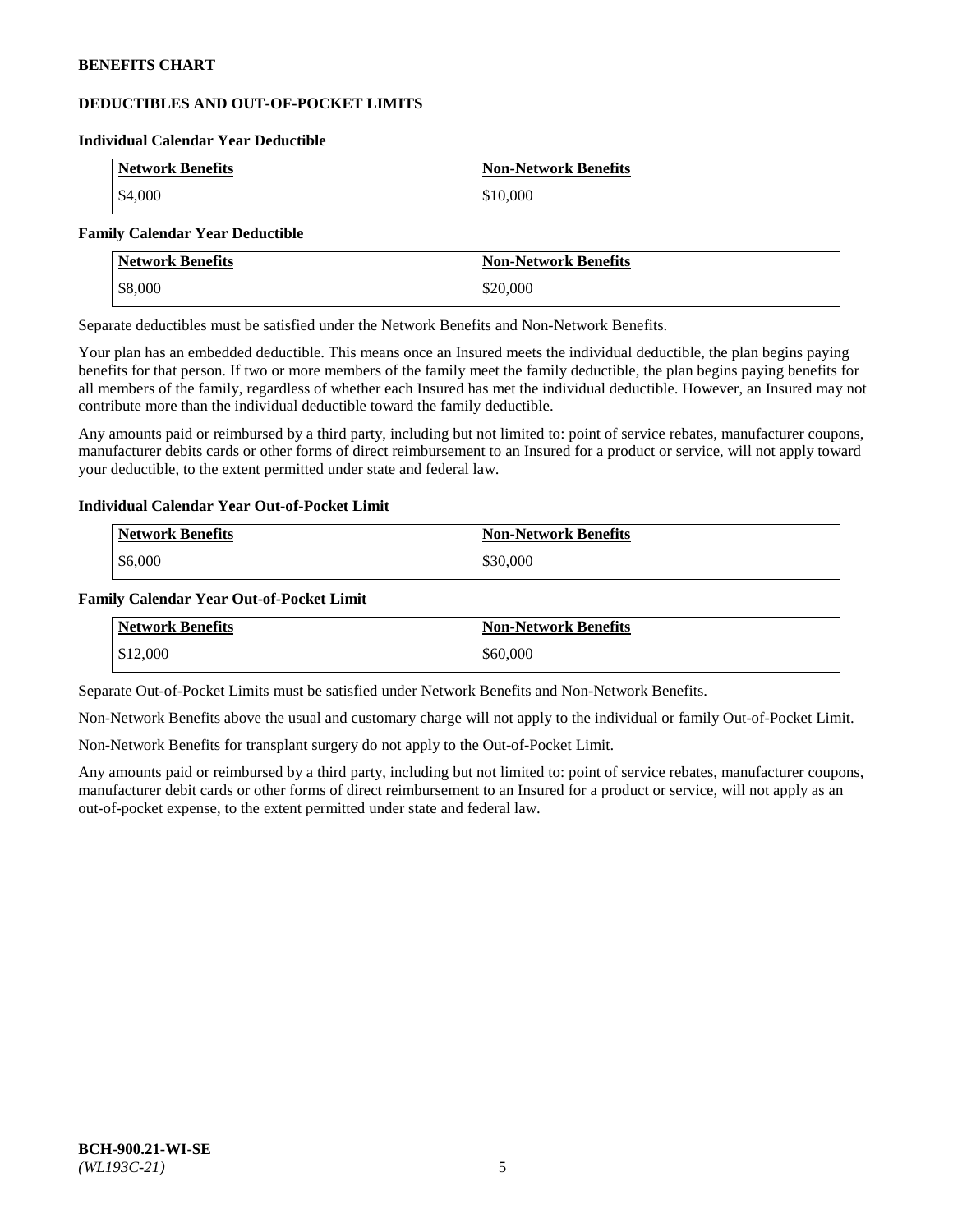# **AMBULANCE AND MEDICAL TRANSPORTATION**

### **Covered Services:**

We cover ambulance and medical transportation for medical emergencies and as shown below.

We also cover medically necessary, non-emergency transportation if it meets our medical coverage criteria. Covered services and supplies are based on established medical policies, which are subject to periodic review and modification by the medical directors. These medical policies (medical coverage criteria) and applicable prior authorization requirements are available by calling Member Services, or logging on to your "*my*HealthPartners" account a[t healthpartners.com.](https://www.healthpartners.com/hp/index.html)

### **Ambulance and Medical Transportation (other than non-emergency fixed wing air ambulance transportation)**

| <b>Network Benefits</b>      | <b>Non-Network Benefits</b> |
|------------------------------|-----------------------------|
| 70% of the charges incurred. | See Network Benefits.       |

### **Non-Emergency Fixed Wing Air Ambulance Transportation**

| <b>Network Benefits</b>      | <b>Non-Network Benefits</b>  |
|------------------------------|------------------------------|
| 70% of the charges incurred. | 50% of the charges incurred. |

### **Not Covered:**

See "Services Not Covered" in the Certificate.

## **AUTISM TREATMENT**

### **Covered Services:**

Your network provider will coordinate the prior authorization process for any autism treatment services. You may call Member Services at 952-883-5000 or toll-free at 1-800-883-2177 if you have any questions or concerns regarding the authorization process.

Please call Member Services at 952-883-5000 or toll-free at 1-800-883-2177 to request authorization for autism treatment services from a non-network provider.

We cover prior authorized evidence-based intensive-level and nonintensive-level treatment of autism spectrum disorders (autism disorder, Asperger's syndrome or pervasive development disorder not otherwise specified).

Covered services are based on established medical policies, which are subject to periodic review and modification by the medical or dental directors. These medical policies (medical coverage criteria) are available by calling Member Services, or logging on to your "*my*HealthPartners" account at [healthpartners.com.](https://www.healthpartners.com/hp/index.html)

**Intensive-Level Services** for children diagnosed with autism spectrum disorders. Intensive-level services must begin on or after two years of age and end before nine years of age. Intensive-level services, on average, are services provided for more than 20 hours of treatment per week. (The average number of hours a week is calculated over a six-month period.)

| Network Benefits                         | <b>Non-Network Benefits</b>              |
|------------------------------------------|------------------------------------------|
| 70% of the charges incurred.             | 50% of the charges incurred.             |
| Limited to 235 visits per calendar year. | Limited to 235 visits per calendar year. |

The maximum number of visits is combined for Network Benefits and Non-Network Benefits.

### **Intensive-Level Services Lifetime Maximum Benefit**

| <b>Network Benefits</b>                                              | <b>Non-Network Benefits</b>                                          |
|----------------------------------------------------------------------|----------------------------------------------------------------------|
| 4 years of cumulative services under this plan or any<br>other plan. | 4 years of cumulative services under this plan or any<br>other plan. |

The Lifetime Maximum Benefit is combined for Network Benefits and Non-Network Benefits.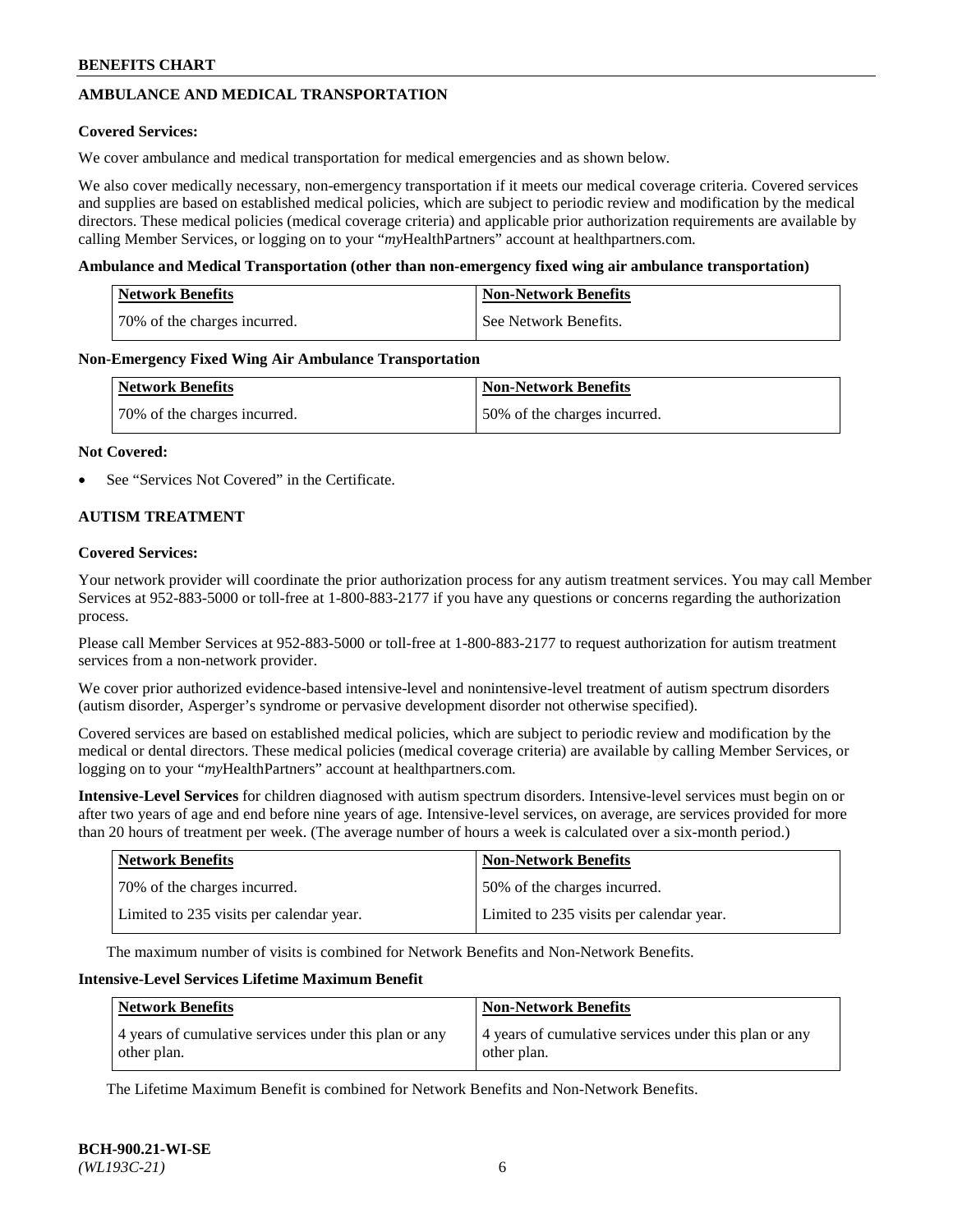### **Nonintensive-Level Services** for Insureds diagnosed with autism spectrum disorders

| <b>Network Benefits</b>                  | <b>Non-Network Benefits</b>              |
|------------------------------------------|------------------------------------------|
| 70% of the charges incurred.             | 50% of the charges incurred.             |
| Limited to 120 visits per calendar year. | Limited to 120 visits per calendar year. |

The maximum number of visits is combined for Network Benefits and Non-Network Benefits.

### **Not Covered:**

See "Services Not Covered" in the Certificate.

# **BEHAVIORAL HEALTH SERVICES**

### **Covered Services:**

Covered services are based on established medical policies, which are subject to periodic review and modification by the medical directors. These medical policies (medical coverage criteria) are available by calling Member Services, or logging on to your "*my*HealthPartners" account at [healthpartners.com.](https://www.healthpartners.com/hp/index.html)

**Transitional Treatment Services.** These are services for the treatment of nervous or mental disorders, alcoholism or other drug abuse problems which are provided to an Insured in a less restrictive manner than are inpatient hospital services but in a more intensive manner than are outpatient services. Transitional treatment services are services offered by a provider, and certified by the Wisconsin Department of Health Services for each of the following (except the last bulleted item):

- Mental health services for covered adults in a day treatment program.
- Mental health services for covered children in a day hospital treatment program.
- Services for persons with chronic mental illness provided through a community support program.
- Residential treatment programs for alcohol and/or drug dependent covered persons.
- Alcohol and Other Drug Abuse (AODA) services in, a day treatment program.
- Services for persons who are experiencing a mental health crisis or who are in a situation likely to turn into a mental health crisis if support is not provided.
- Intensive outpatient programs for the treatment of psychoactive substance use disorders provided in accordance with the patient placement criteria of the American Society of Addiction Medicine.

## **Mental Health Services**

We cover services for mental health diagnoses as described in the Diagnostic and Statistical Manual of Mental Disorders – Fifth Edition (DSM 5) (most recent edition) that lead to significant disruption of function in your life.

We provide coverage for mental health treatment ordered by a Wisconsin court under a valid court order that is issued on the basis of a behavioral care evaluation performed by a licensed psychiatrist or doctoral level licensed psychologist, which includes a diagnosis and an individual treatment plan for care in the most appropriate, least restrictive environment. We must be given a copy of the court order and the behavioral care evaluation, and the service must be a covered benefit under this plan, and the service must be provided by a network provider, or other provider as required by law.

**Outpatient Services:** We cover medically necessary outpatient professional mental health services for evaluation, crisis intervention, and treatment of mental health disorders.

A comprehensive diagnostic assessment will be made of each patient as the basis for a determination by a mental health professional, concerning the appropriate treatment and the extent of services required.

Outpatient services we cover for a diagnosed mental health condition include the following:

- Individual, group, family and multi-family therapy.
- Medication management provided by a physician, certified nurse practitioner, or physician's assistant.
- Psychological testing services for the purposes of determining the differential diagnoses and treatment planning for patients currently receiving behavioral health services.
- Partial hospitalization services in a licensed hospital or community mental health center.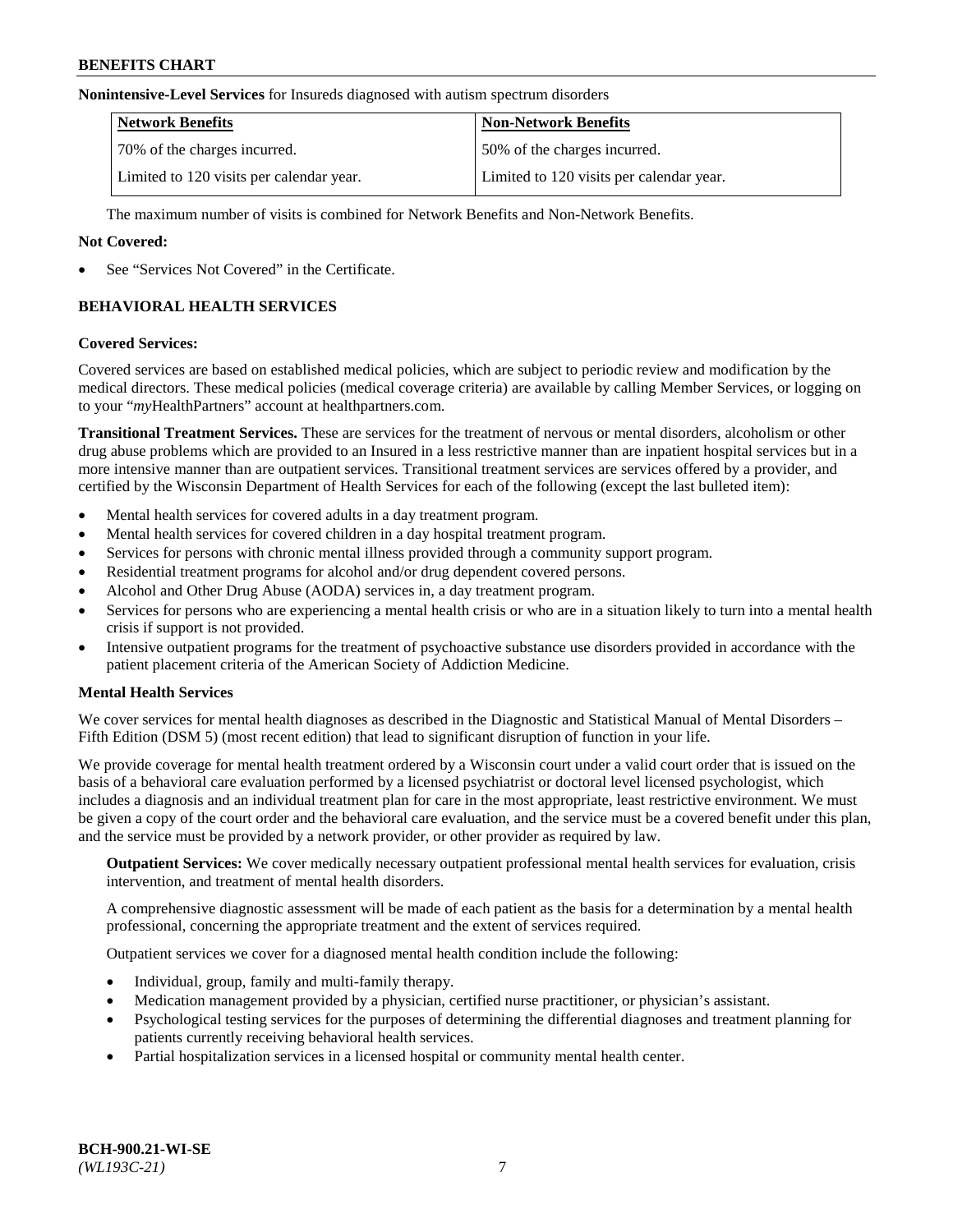- Psychotherapy and nursing services provided in the home if authorized by us.
- Treatment of gender dysphoria that meets medical coverage criteria.

| Network Benefits             | Non-Network Benefits         |
|------------------------------|------------------------------|
| 70% of the charges incurred. | 50% of the charges incurred. |

#### **Group Therapy**

| Network Benefits             | Non-Network Benefits         |
|------------------------------|------------------------------|
| 70% of the charges incurred. | 50% of the charges incurred. |

**Inpatient Services:** We cover medically necessary inpatient services in a hospital or licensed residential treatment facility and professional services for treatment of mental health disorders. Medical stabilization is covered under inpatient hospital services in the "Hospital and Skilled Nursing Facility Services" section.

We cover residential care for the treatment of eating disorders in a licensed facility, as an alternative to inpatient care, when it is medically necessary and your physician obtains authorization from us.

| <b>Network Benefits</b>      | <b>Non-Network Benefits</b>  |
|------------------------------|------------------------------|
| 70% of the charges incurred. | 50% of the charges incurred. |

**Transitional Treatment Services:** We cover transitional treatment services described above for treatment of mental and nervous disorders.

| Network Benefits             | Non-Network Benefits         |
|------------------------------|------------------------------|
| 70% of the charges incurred. | 50% of the charges incurred. |

### **Substance Abuse Treatment Services**

We cover medically necessary services for assessments by a licensed alcohol and drug counselor and treatment of Substance Related Disorders as defined in the latest edition of the DSM 5.

**Outpatient Services:** We cover medically necessary outpatient professional services for diagnosis and treatment of alcoholism and other drug abuse problems. Substance abuse treatment services must be provided by a program licensed by the local Department of Health Services. Outpatient services we cover for a diagnosed substance abuse disorder include the following:

- Individual, group, family, and multi-family therapy provided in an office setting.
- We cover opiate replacement therapy including methadone and buprenorphine treatment.

| <b>Network Benefits</b>      | <b>Non-Network Benefits</b>  |
|------------------------------|------------------------------|
| 70% of the charges incurred. | 50% of the charges incurred. |

**Inpatient Services:** We cover medically necessary inpatient services in a hospital or a licensed residential primary treatment center.

We cover services provided in a hospital that is licensed by the local state and accredited by Medicare.

**Detoxification Services.** We cover detoxification services in a hospital or community detoxification facility if it is licensed by the local Department of Health Services.

| Network Benefits             | <b>Non-Network Benefits</b>  |
|------------------------------|------------------------------|
| 70% of the charges incurred. | 50% of the charges incurred. |

**Transitional Treatment Services:** We cover transitional treatment services described above for treatment of alcoholism or other drug abuse problems.

| Network Benefits             | <b>Non-Network Benefits</b>  |
|------------------------------|------------------------------|
| 70% of the charges incurred. | 50% of the charges incurred. |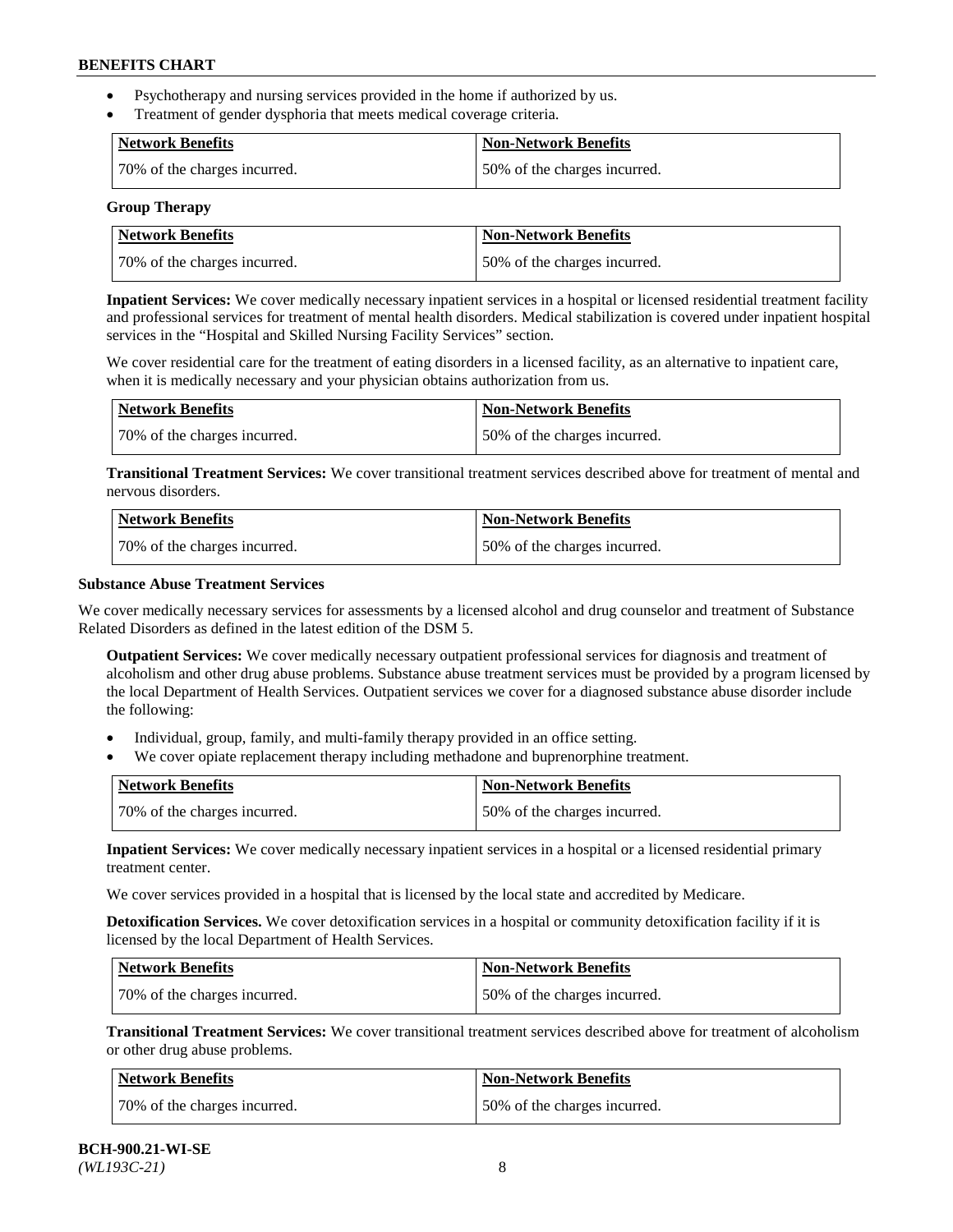**Additional Mental Health and Substance Abuse Treatment Benefits for a Dependent Child Who is a Student:** If a dependent child is a student in a school and that school is located in Wisconsin, but outside of our service area, we cover services as required under Wisconsin Statute 609.655.

| <b>Network Benefits</b>      | <b>Non-Network Benefits</b>  |
|------------------------------|------------------------------|
| 70% of the charges incurred. | 50% of the charges incurred. |

### **Not Covered:**

See "Services Not Covered" in the Certificate.

# **CHIROPRACTIC SERVICES**

### **Covered Services:**

We cover chiropractic services for rehabilitative care. Chiropractic services are adjustments to any abnormal articulations of the human body, especially those of the spinal column, for the purpose of giving freedom of action to impinged nerves that may cause pain or deranged function.

Massage therapy which is performed in conjunction with other treatment/modalities by a chiropractor, is part of a prescribed treatment plan and is not billed separately is covered

| Network Benefits             | <b>Non-Network Benefits</b>  |
|------------------------------|------------------------------|
| 70% of the charges incurred. | 50% of the charges incurred. |

### **Not Covered:**

- Massage therapy for the purpose of comfort or convenience of the Insured.
- See "Services Not Covered" in the Certificate.

# **CLINICAL TRIALS**

## **Covered Services:**

We cover certain routine services if you participate in a Phase I, Phase II, Phase III or Phase IV approved clinical trial that is conducted in relation to the prevention, detection, or treatment of cancer or other life-threatening disease or condition as defined in the Affordable Care Act. Approved clinical trials include (1) federally funded trials when the study or investigation is approved or funded by any of the federal agencies defined in the Public Health Services Act, section 2709 (d) (1) (A); (2) the study or investigation is conducted under an investigational new drug application reviewed by the Food and Drug Administration; and (3) the study or investigation is a drug trial that is exempt from having such an investigational new drug application. We cover routine patient costs for services that would be eligible under the Certificate and this Benefits Chart if the service were provided outside of a clinical trial.

| <b>Network Benefits</b>                                                                                                                                                                                 | <b>Non-Network Benefits</b>                                                                                                                                                                          |
|---------------------------------------------------------------------------------------------------------------------------------------------------------------------------------------------------------|------------------------------------------------------------------------------------------------------------------------------------------------------------------------------------------------------|
| Coverage level is same as corresponding Network<br>Benefits, depending on type of service provided such as<br>Office Visits for Illness or Injury, Inpatient or<br><b>Outpatient Hospital Services.</b> | Coverage level is same as corresponding<br>Non-Network Benefits, depending on type of service<br>provided such as Office Visits for Illness or Injury,<br>Inpatient or Outpatient Hospital Services. |
|                                                                                                                                                                                                         |                                                                                                                                                                                                      |

#### **Not Covered:**

- The investigative or experimental item, device or service itself.
- Items or services that are provided solely to satisfy data collection and analysis needs and that are not used in the direct clinical management of the patient.
- A service that is clearly inconsistent with widely accepted and established standards of care for a particular diagnosis.
- See "Services Not Covered" in the Certificate.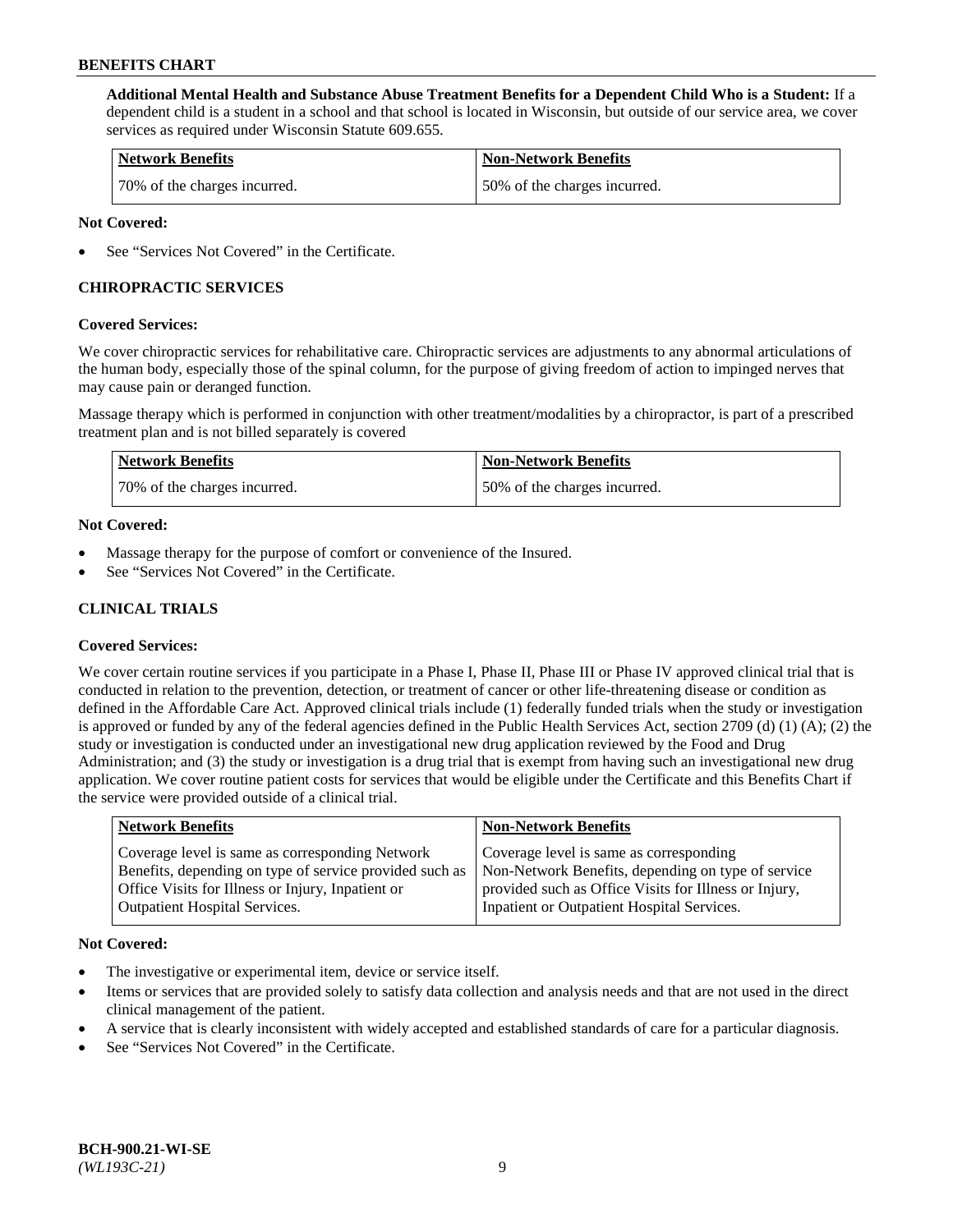# **DENTAL SERVICES**

## **Covered Services:**

We cover services as described below.

**Accidental Dental Services:** We cover dentally necessary services to treat and restore damage done to sound, natural, unrestored teeth as a result of an accidental injury. Coverage is for damage caused by external trauma to face and mouth only, not for cracked or broken teeth, which result from biting or chewing. We cover restorations, root canals, crowns and replacement of teeth lost that are directly related to the accident in which the Insured was involved. We cover initial exam, x-rays and palliative treatment including extractions, and other oral surgical procedures directly related to the accident. Subsequent treatment must be initiated within the policies time-frame and must be directly related to the accident. We do not cover restoration and replacement of teeth that are not "sound and natural" at the time of the accident.

Full mouth rehabilitations to correct occlusion (bite) and malocclusion (misaligned teeth not due to the accident) are not covered.

When an implant-supported dental prosthetic treatment is pursued, the accidental dental benefit will be applied to the prosthetic procedure. Benefits are limited to the amount that would be paid toward the placement of a removable dental prosthetic appliance that could be used in the absence of implant treatment. Care must be provided or pre-authorized by a HealthPartners dentist.

| Network Benefits             | <b>Non-Network Benefits</b>  |
|------------------------------|------------------------------|
| 70% of the charges incurred. | 50% of the charges incurred. |

For all accidental dental services, treatment and/or restoration must be initiated within six months of the date of the injury. Coverage is limited to the initial course of treatment and/or initial restoration. Services must be provided within 24 months of the date of injury to be covered.

### **Medical Referral Dental Services**

**Medically Necessary Outpatient Dental Services:** We cover medically necessary outpatient dental services. Coverage is limited to dental services required for treatment of an underlying medical condition, e.g., removal of teeth to complete radiation treatment for cancer of the jaw, cysts and lesions.

| <b>Network Benefits</b>      | <b>Non-Network Benefits</b>  |
|------------------------------|------------------------------|
| 70% of the charges incurred. | 50% of the charges incurred. |

**Medically Necessary Hospitalization and Anesthesia for Dental Care:** We cover medically necessary hospitalization for dental care. This is limited to charges incurred by an Insured who: (1) is a child under age  $5$ ; (2) is severely disabled; (3) has a medical condition, and requires hospitalization or general anesthesia for dental care treatment; or (4) is a child between ages 5 and 12 and care in dental offices has been attempted unsuccessfully and usual methods of behavior modification have not been successful, or when extensive amounts of restorative care, exceeding four appointments, are required. Coverage is limited to facility and anesthesia charges. Oral surgeon/dentist professional fees are not covered. The following are examples, though not all-inclusive, of medical conditions which may require hospitalization for dental services: severe asthma, severe airway obstruction or hemophilia. Hospitalization required due to the behavior of the Insured or due to the extent of the dental procedure is not covered.

| Network Benefits             | <b>Non-Network Benefits</b>  |
|------------------------------|------------------------------|
| 70% of the charges incurred. | 50% of the charges incurred. |

**Medical Complications of Dental Care:** We cover medical complications of dental care. Treatment must be medically necessary care and related to medical complications of non-covered dental care, including complications of the head, neck, or substructures.

| Network Benefits             | Non-Network Benefits         |
|------------------------------|------------------------------|
| 70% of the charges incurred. | 50% of the charges incurred. |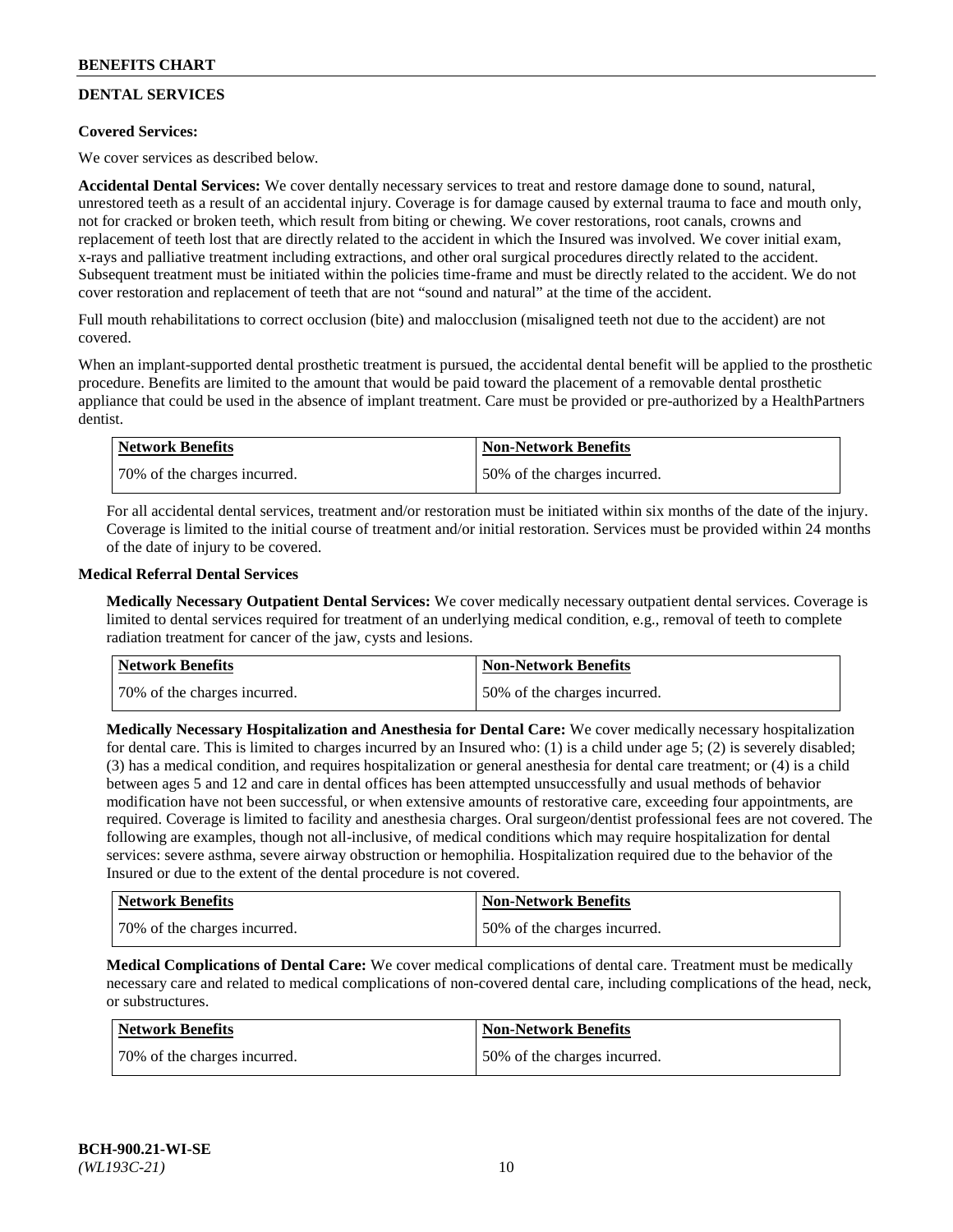**Oral Surgery:** We cover oral surgery. Coverage is limited to treatment of medical conditions requiring oral surgery, such as treatment of oral neoplasm, non-dental cysts, fracture of the jaws, trauma of the mouth and jaws, and any other oral surgery procedures provided as medically necessary dental services.

| <b>Network Benefits</b>       | <b>Non-Network Benefits</b>  |
|-------------------------------|------------------------------|
| 170% of the charges incurred. | 50% of the charges incurred. |

**Treatment of Cleft Lip and Cleft Palate:** We cover treatment of cleft lip and cleft palate of a dependent child, including orthodontic treatment and oral surgery directly related to the cleft. Dental services which are not required for the treatment of cleft lip or cleft palate are not covered. If a dependent child covered under the Certificate and Benefits Chart is also covered under a dental plan which includes orthodontic services, that dental plan shall be considered primary for the necessary orthodontic services. Oral appliances are subject to the same copayment, conditions and limitations as durable medical equipment.

| <b>Network Benefits</b>                               | <b>Non-Network Benefits</b>                            |
|-------------------------------------------------------|--------------------------------------------------------|
| Coverage level is same as corresponding Network       | Coverage level is same as corresponding                |
| Benefits, depending on type of service provided, such | Non-Network Benefits, depending on type of service     |
| as Office Visits for Illness or Injury, Inpatient or  | provided, such as Office Visits for Illness or Injury, |
| Outpatient Hospital Services.                         | Inpatient or Outpatient Hospital Services.             |

**Treatment of Temporomandibular Disorder (TMD) and Craniomandibular Disorder (CMD):** We cover diagnostic procedures, surgical treatment and non-surgical treatment (including intraoral splint therapy devices) for temporomandibular disorder (TMD) and craniomandibular disorder (CMD), which is medically necessary care. Dental services which are not required to directly treat TMD or CMD are not covered.

| <b>Network Benefits</b>      | <b>Non-Network Benefits</b>  |
|------------------------------|------------------------------|
| 70% of the charges incurred. | 50% of the charges incurred. |

### **Not Covered:**

- Dental treatment, procedures or services not listed in this Benefits Chart.
- Accident-related dental services if treatment is: (1) provided to teeth which are not sound and natural; (2) to teeth which have been restored; (3) initiated beyond six months from the date of the injury; (4) received beyond the initial treatment or restoration; or (5) received beyond 24 months from the date of injury.
- Oral surgery to remove wisdom teeth.
- Orthognathic treatment or procedures and all related services.
- See "Services Not Covered" in the Certificate.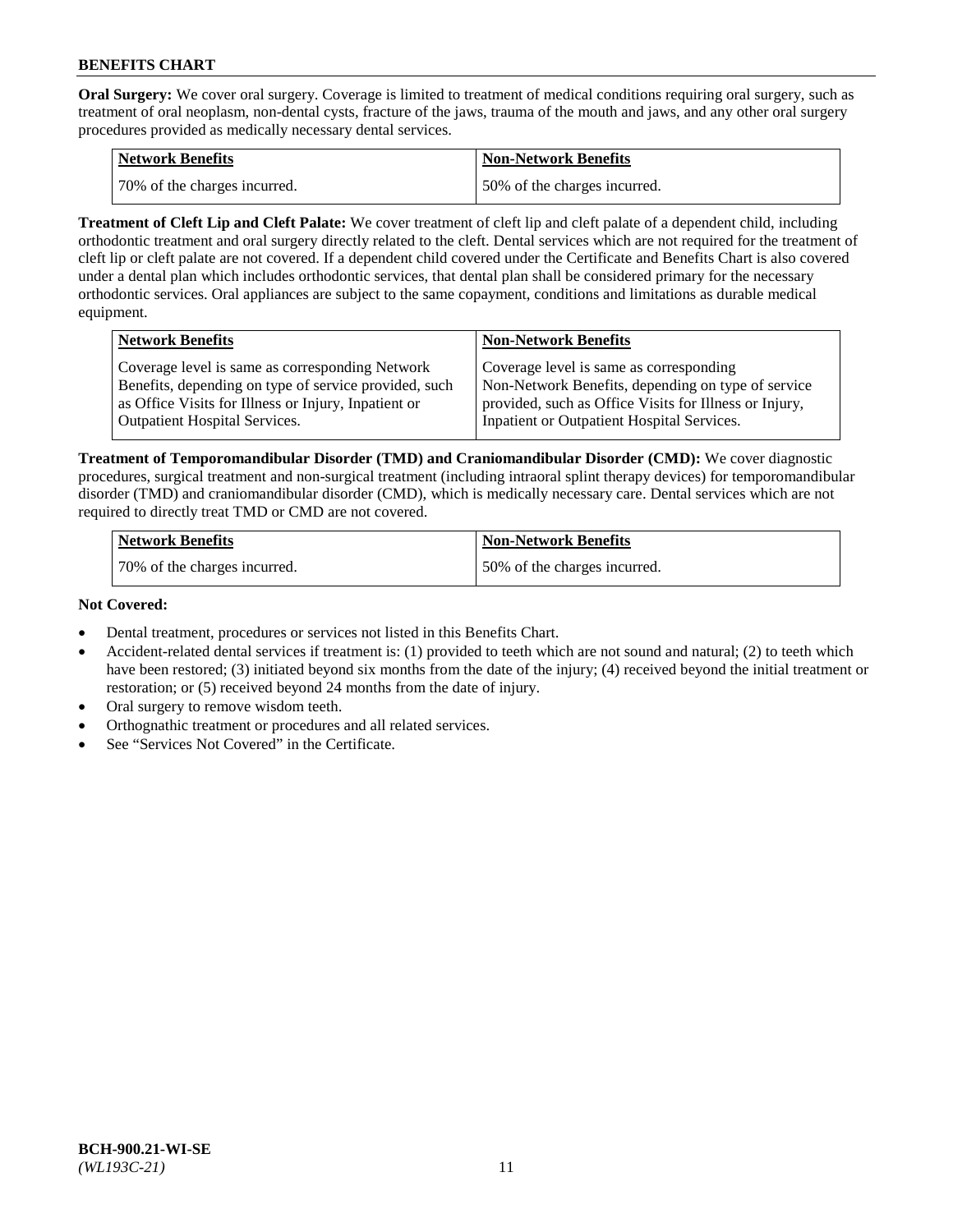# **DIAGNOSTIC IMAGING SERVICES**

### **Covered Services:**

We cover diagnostic imaging, when ordered by a provider and provided in a clinic or outpatient hospital facility.

For Network Benefits, non-emergent, scheduled outpatient Magnetic Resonance Imaging (MRI) and Computed Tomography (CT) must be provided at a designated facility. Your physician or facility will obtain or verify prior authorization for these services, as needed.

We cover services provided in a clinic or outpatient hospital facility. To see the benefit level for inpatient hospital or skilled nursing facility services, see benefits under "Inpatient Hospital and Skilled Nursing Facility Services".

### **Outpatient Magnetic Resonance Imaging (MRI) and Computed Tomography (CT)**

| <b>Network Benefits</b>      | <b>Non-Network Benefits</b>  |
|------------------------------|------------------------------|
| 70% of the charges incurred. | 50% of the charges incurred. |

### **All Other Outpatient Diagnostic Imaging Services**

#### **Services for Illness or Injury**

| Network Benefits             | <b>Non-Network Benefits</b>  |
|------------------------------|------------------------------|
| 70% of the charges incurred. | 50% of the charges incurred. |

### **Preventive Services (MRI/CT procedures are not considered preventive)**

Diagnostic imaging services associated with preventive services are covered at the benefit level shown in the "Preventive Services" section of this Benefits Chart.

### **Not Covered:**

See "Services Not Covered" in the Certificate.

# **DURABLE MEDICAL EQUIPMENT, PROSTHETICS, ORTHOTICS AND SUPPLIES**

#### **Covered Services:**

We cover equipment and services, as described below.

We cover durable medical equipment and services, prosthetics, orthotics and supplies, subject to the limitations below, including certain disposable supplies, enteral feedings and the following diabetic supplies and equipment: glucose monitors, insulin pumps limited to the purchase of one pump per year, syringes, blood and urine test strips and other diabetic supplies as deemed medically appropriate and necessary, for Insureds with gestational, Type I or Type II diabetes.

We cover external hearing aids, cochlear implants, and related treatment prescribed by a physician or by a licensed audiologist for Insureds under 18 years of age who have hearing loss.

We also cover basic hearing aids for Insureds age 18 or older for the correction of a hearing impairment.

Osseointegrated or bone-anchored hearing aids are only covered for Insureds who have hearing loss that is not correctable by any other procedure.

Hearing aids are limited to one basic, standard hearing aid for each ear every three years.

A basic hearing aid is defined as a hearing device that consists of a microphone, amplifier, volume control, battery and receiver, which is up to date using the latest technology. It does not include upgrades above and beyond the functionality of a basic hearing aid, including, but not limited to, hearing improvements for group settings, background noise, Bluetooth/remote control functionality, or extended warranties. Charges for upgrades above the cost of a basic, standard hearing aid are not covered.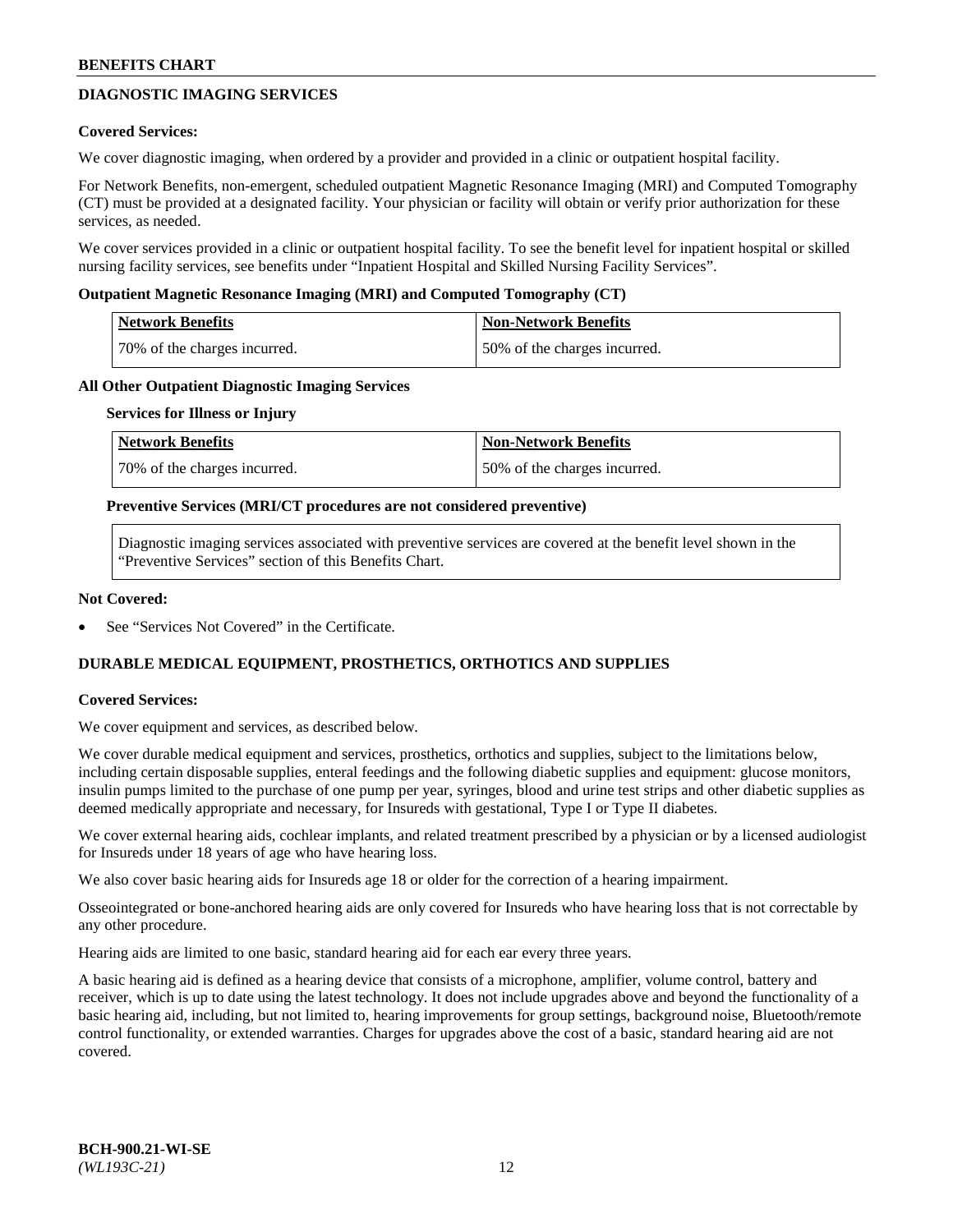# **Diabetic Supplies Purchased at a Pharmacy**

| <b>Network Benefits</b>                                                                        | <b>Non-Network Benefits</b>  |
|------------------------------------------------------------------------------------------------|------------------------------|
| Diabetic supplies on the Preventive Drug List:                                                 | 50% of the charges incurred. |
| 100% of the charges incurred, subject to a<br>copayment of \$60.<br>Deductible does not apply. |                              |
| All other diabetic supplies purchased at a pharmacy:                                           |                              |
| 70% of the charges incurred.<br>Deductible applies.                                            |                              |

# **Diabetic Supplies Purchased from a Non-Pharmacy Provider**

| Network Benefits                                                     | <b>Non-Network Benefits</b>  |
|----------------------------------------------------------------------|------------------------------|
| 70% of the charges incurred if purchased from an<br>approved vendor. | 50% of the charges incurred. |

## **Special Dietary Treatment for Phenylketonuria (PKU) if it meets our medical coverage criteria**

| Network Benefits             | <b>Non-Network Benefits</b>  |
|------------------------------|------------------------------|
| 70% of the charges incurred. | 50% of the charges incurred. |

## **Oral Amino Acid Based Elemental Formula if it meets our Medical Coverage Criteria**

| <b>Network Benefits</b>      | <b>Non-Network Benefits</b>  |
|------------------------------|------------------------------|
| 70% of the charges incurred. | 50% of the charges incurred. |

# **All Other Durable Medical Equipment, Prosthetics, Orthotics and Supplies**

| <b>Network Benefits</b>      | <b>Non-Network Benefits</b>  |
|------------------------------|------------------------------|
| 70% of the charges incurred. | 50% of the charges incurred. |

## **Limitations:**

Coverage of durable medical equipment is limited by the following:

- No more than a 93-day supply of diabetic supplies are covered and dispensed at a time.
- Payment will not exceed the cost of an alternate piece of equipment or service that is effective and medically necessary.
- For prosthetic benefits, other than oral appliances for cleft lip and cleft palate, payment will not exceed the cost of an alternate piece of equipment or service that is effective, medically necessary and enables Insureds to conduct standard activities of daily living.
- We reserve the right to determine if an item will be approved for rental vs. purchase.
- We require that certain diabetic supplies and equipment be purchased at a pharmacy.
- Diabetic supplies and equipment are limited to certain models and brands.
- Durable medical equipment and supplies must be obtained or repaired by approved vendors.
- Covered services and supplies are based on established medical policies which are subject to periodic review and modification by the medical or dental directors. Our medical policy for diabetic supplies includes information on our required models and brands. These medical policies (medical coverage criteria) are available by calling Member Services, or logging on to your "*my*HealthPartners" account a[t healthpartners.com.](https://www.healthpartners.com/hp/index.html)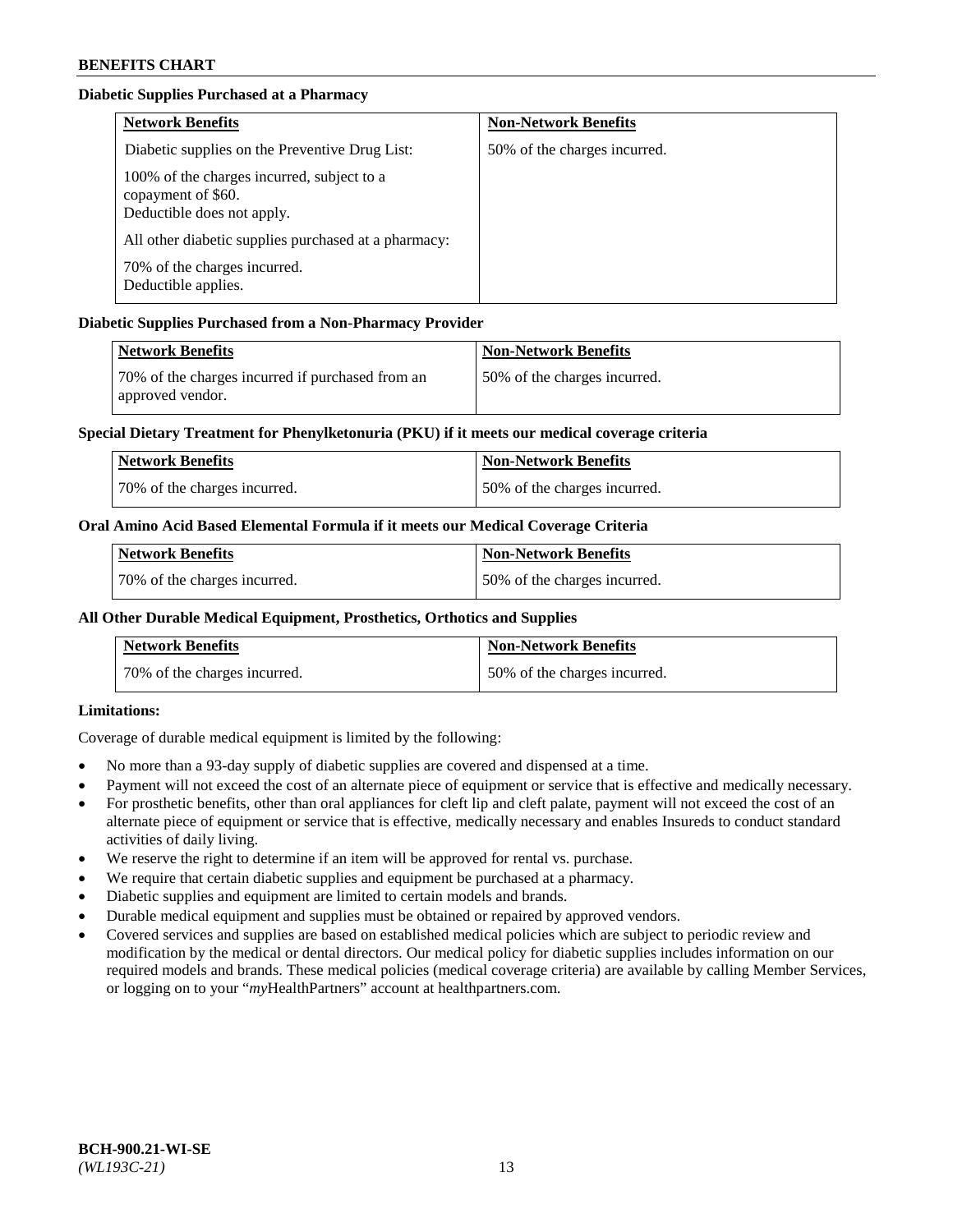# **Not Covered:**

Items which are not eligible for coverage include, but are not limited to:

- Replacement or repair of any covered items, if the items are (i) damaged or destroyed by misuse, abuse or carelessness, (ii) lost; or (iii) stolen.
- Duplicate or similar items.
- Labor and related charges for repair of any covered items which are more than the cost of replacement by an approved vendor.
- Sales tax, mailing, delivery charges, service call charges.
- Items which are primarily educational in nature or for hygiene, vocation, comfort, convenience or recreation.
- Communication aids or devices: equipment to create, replace or augment communication abilities including, but not limited to, speech processors, receivers, communication boards, or computer or electronic assisted communication.
- Implantable and osseointegrated or bone-anchored hearing aids and their fitting, except as specifically described in this Benefits Chart. This exclusion does not apply to cochlear implants.
- Eyeglasses, contact lenses and their fitting, measurement and adjustment, except as specifically described in this Benefits Chart.
- Hair prostheses (wigs).
- Household equipment which primarily has customary uses other than medical, such as, but not limited to, exercise cycles, air purifiers, central or unit air conditioners, water purifiers, non-allergenic pillows, mattresses or waterbeds.
- Household fixtures including, but not limited to, escalators or elevators, ramps, swimming pools and saunas.
- Modifications to the structure of the home including, but not limited to, wiring, plumbing or charges for installation of equipment.
- Vehicle, car or van modifications including, but not limited to, hand brakes, hydraulic lifts and car carrier.
- Rental equipment while owned equipment is being repaired by non-contracted vendors, beyond one month rental of medically necessary equipment.
- Other equipment and supplies, including but not limited to assistive devices, that we determine are not eligible for coverage.
- See "Services Not Covered" in the Certificate.

# **EMERGENCY AND URGENTLY NEEDED CARE SERVICES**

## **Covered Services:**

We cover services for emergency care and urgently needed care if the services are otherwise eligible for coverage under the Certificate.

**Urgently Needed Care.** These are services to treat an unforeseen illness or injury that:

- are required in order to prevent a serious deterioration in your health; and
- cannot be delayed until the next available clinic or office hours.

| <b>Network Benefits</b>      | <b>Non-Network Benefits</b> |
|------------------------------|-----------------------------|
| 70% of the charges incurred. | See Network Benefits.       |

**Emergency Care.** These are services to treat:

- the sudden, unexpected onset of illness or injury which, if left untreated or unattended until the next available clinic or office hours, would result in hospitalization; or
- a condition requiring professional health services immediately necessary to preserve life or stabilize health.

When reviewing claims for coverage of emergency services, our medical director will take into consideration a reasonable layperson's belief that the circumstances required immediate medical care that could not wait until the next working day or next available clinic appointment.

## **Emergency Care in a Hospital Emergency Room, including Professional Services of a Physician**

| <b>Network Benefits</b>      | <b>Non-Network Benefits</b> |
|------------------------------|-----------------------------|
| 70% of the charges incurred. | See Network Benefits.       |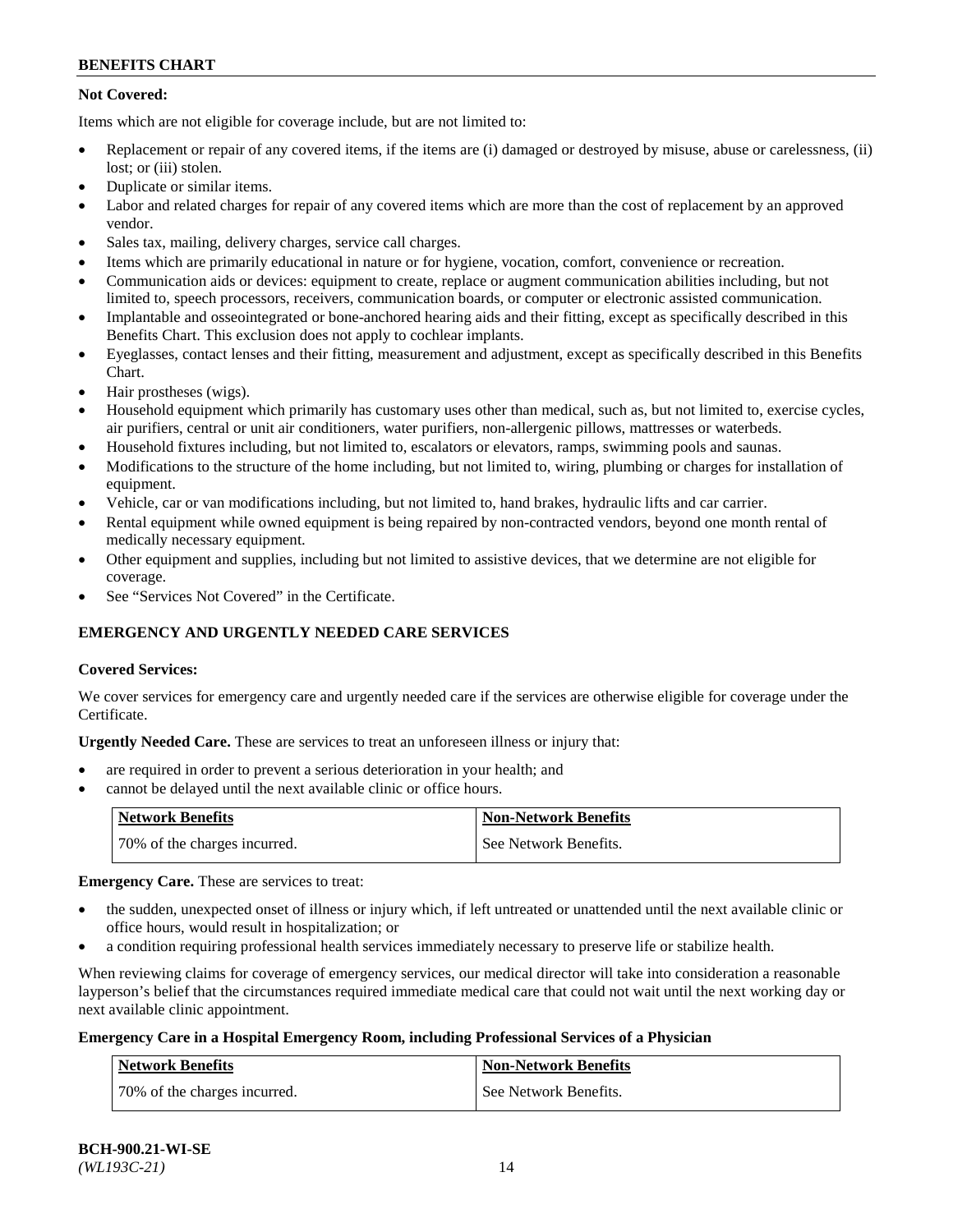## **Inpatient Emergency Care in a Hospital**

| <b>Network Benefits</b>      | <b>Non-Network Benefits</b> |
|------------------------------|-----------------------------|
| 70% of the charges incurred. | See Network Benefits.       |

### **Not Covered:**

See "Services Not Covered" in the Certificate.

## **GENE THERAPY**

#### **Covered Services:**

We cover gene therapy treatment if it meets our medical coverage criteria.

| <b>Network Benefits</b>                                                                                                                                                                          | <b>Non-Network Benefits</b> |
|--------------------------------------------------------------------------------------------------------------------------------------------------------------------------------------------------|-----------------------------|
| Coverage level is same as corresponding Network<br>Benefits, depending on type of service provided such as<br>Office Visits for Illness or Injury, Inpatient or<br>Outpatient Hospital Services. | No coverage.                |

### **Limitations:**

- Gene therapy must be provided by a designated provider.
- Specific types of gene therapy are limited to therapies and conditions specified in our medical coverage criteria.

### **Not Covered:**

See "Services Not Covered" in the Certificate.

# **HEALTH EDUCATION**

#### **Covered Services:**

We cover education for preventive services and education for the management of chronic health problems (such as diabetes).

| Network Benefits                                            | <b>Non-Network Benefits</b>  |
|-------------------------------------------------------------|------------------------------|
| 100% of the charges incurred.<br>Deductible does not apply. | 50% of the charges incurred. |

#### **Not Covered:**

See "Services Not Covered" in the Certificate.

# **HOME-BASED HEALTH ASSESSMENT PROGRAM**

#### **Covered Services:**

If you meet our criteria for coverage, you may qualify for our home-based comprehensive health risk assessment program. The program covers a health assessment with a designated nurse practitioner.

| Network Benefits                                            | <b>Non-Network Benefits</b> |
|-------------------------------------------------------------|-----------------------------|
| 100% of the charges incurred.<br>Deductible does not apply. | No coverage.                |

# **Not Covered:**

• See "Services Not Covered" in the Certificate.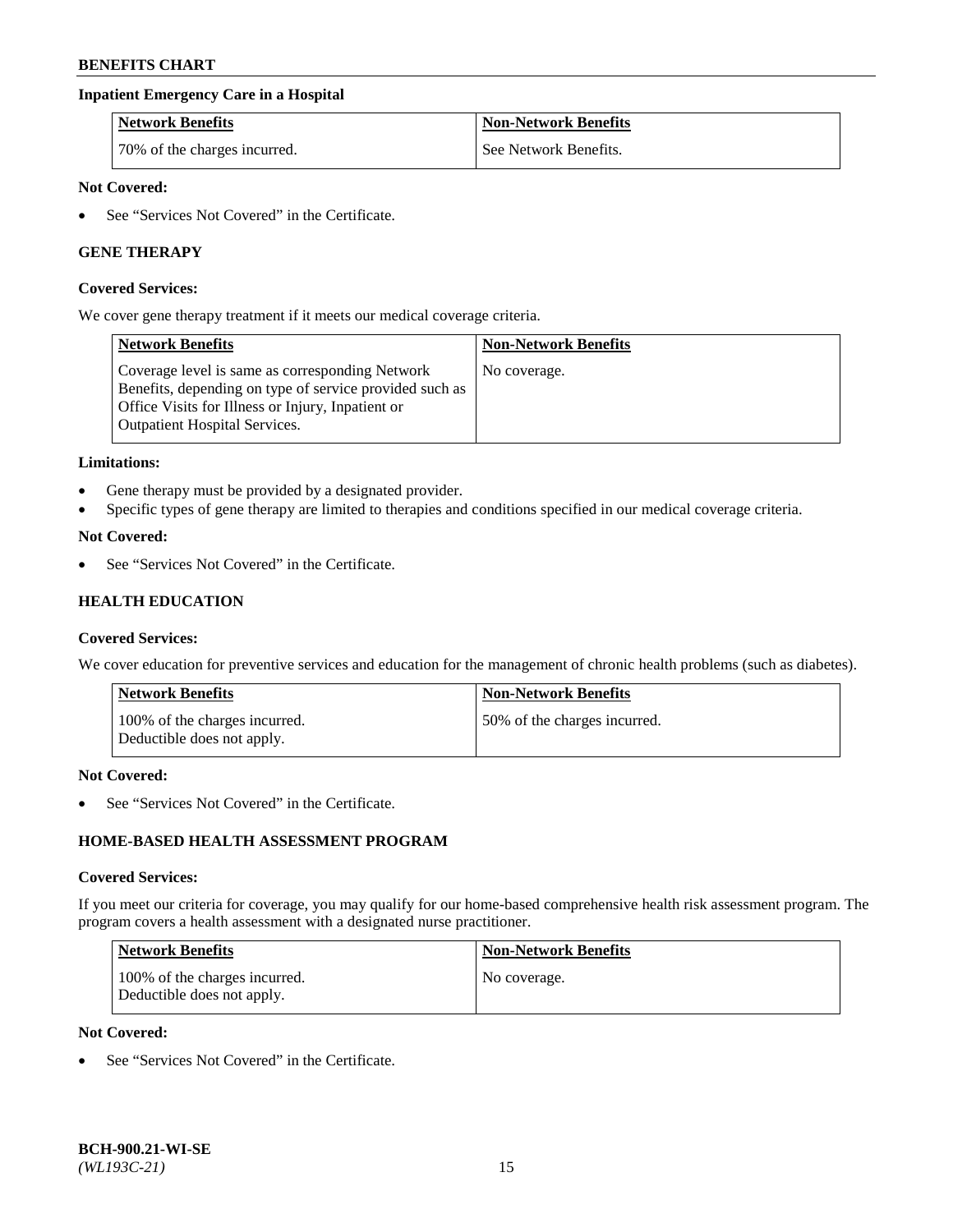# **HOME HEALTH SERVICES**

## **Covered Services:**

We cover skilled nursing services, physical therapy, occupational therapy, speech therapy, respiratory therapy and other therapeutic services, non-routine prenatal and postnatal services, routine postnatal well child visits, as described in our medical coverage criteria, phototherapy services for newborns, home health aide services and other eligible home health services when provided in your home, if you are homebound (i.e., unable to leave home without considerable effort due to a medical condition). Lack of transportation does not constitute homebound status. For phototherapy services for newborns and high risk prenatal services, supplies and equipment are included.

We cover total parenteral nutrition/intravenous ("TPN/IV") therapy, equipment, supplies and drugs in connection with IV therapy. IV line care kits are covered under Durable Medical Equipment.

We cover palliative care benefits. Palliative care includes symptom management, education and establishing goals of care. We waive the requirement that you be homebound for a limited number of home visits for palliative care (as shown in this Benefits Chart), if you have a life-threatening, non-curable condition which has a prognosis of survival of two years or less. Additional palliative care visits are eligible under the home health services benefit if you are homebound and meet all other requirements defined in this section.

You do not need to be homebound to receive total parenteral nutrition/intravenous ("TPN/IV") therapy.

Home health services are eligible and covered only when:

- medically necessary; and
- provided as rehabilitative care, terminal care or maternity care; and
- ordered by a physician, and included in the written home care plan.

# **Physical Therapy, Occupational Therapy, Speech Therapy, Respiratory Therapy, Home Health Aide Services and Palliative Care**

| Network Benefits             | <b>Non-Network Benefits</b>  |
|------------------------------|------------------------------|
| 70% of the charges incurred. | 50% of the charges incurred. |

## **TPN/IV Therapy, Skilled Nursing Services, Non-Routine Prenatal/Postnatal Services, and Phototherapy**

| Network Benefits             | <b>Non-Network Benefits</b>  |
|------------------------------|------------------------------|
| 70% of the charges incurred. | 50% of the charges incurred. |

Each 24-hour visit (or shifts up to 24-hour visits) equals one visit and counts toward the Maximum visits for all other services shown below. Any visit that lasts less than 24 hours regardless of the length of the visit, will count as one visit toward the Maximum visits for all other services shown below. All visits must be medically necessary and benefit eligible.

### **Routine Prenatal/Postnatal Services and Child Health Supervision Services**

| Network Benefits                                            | <b>Non-Network Benefits</b>  |
|-------------------------------------------------------------|------------------------------|
| 100% of the charges incurred.<br>Deductible does not apply. | 50% of the charges incurred. |

### **Maximum Visits for Palliative Care**

If you are eligible to receive palliative care in the home and you are not homebound, there is a maximum of 12 visits per calendar year.

### **Maximum Visits for All Services Other Than Palliative Care**

| Network Benefits             | Non-Network Benefits         |
|------------------------------|------------------------------|
| 60 visits per calendar year. | 30 visits per calendar year. |

Each visit provided under the Network Benefits and Non-Network Benefits counts toward the maximums shown under both Maximum visits sections. The routine postnatal well child visits do not count toward the visit limit.

#### **BCH-900.21-WI-SE**  *(WL193C-21)* 16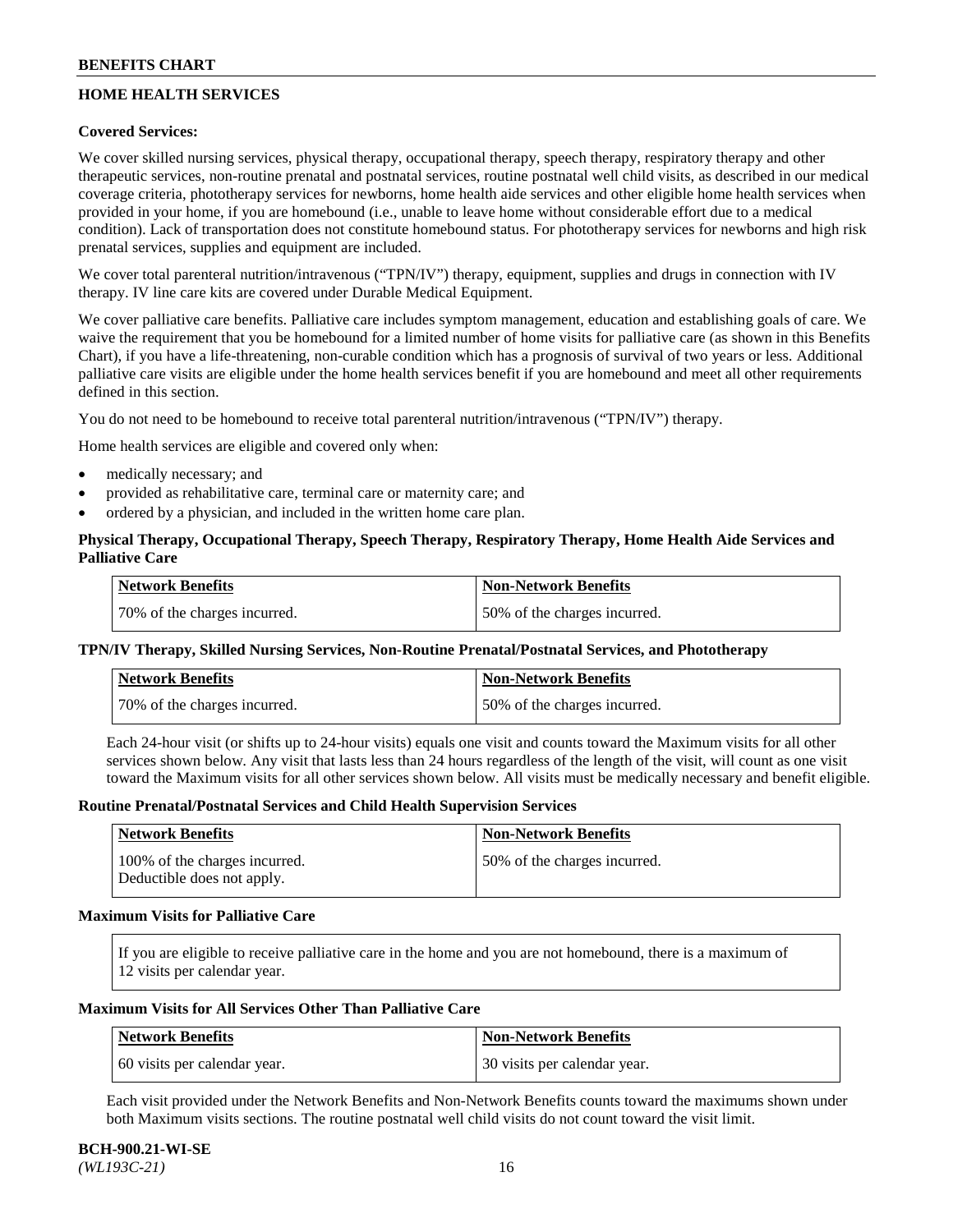### **Limitations:**

- Home health services are not provided as a substitute for a primary caregiver in the home or as relief (respite) for a primary caregiver in the home. We will not reimburse family members or residents in your home for the above services.
- A service shall not be considered a skilled nursing service merely because it is performed by, or under the direct supervision of, a licensed nurse. Where a service (such as tracheotomy suctioning or ventilator monitoring) or like services, can be safely and effectively performed by a non-medical person (or self-administered), without the direct supervision of a licensed nurse, the service shall not be regarded as a skilled nursing service, whether or not a skilled nurse actually provides the service. The unavailability of a competent person to provide a non-skilled service shall not make it a skilled service when a skilled nurse provides it. Only the skilled nursing component of so-called "blended" services (i.e. services which include skilled and non-skilled components) are covered under this Benefits Chart.

# **Not Covered:**

- Financial or legal counseling services.
- Housekeeping or meal services in your home.
- Private duty nursing services.
- Services provided by a family member or enrollee, or a resident in the enrollee's home.
- Vocational rehabilitation and recreational or educational therapy. Recreation therapy is therapy provided solely for the purpose of recreation, including, but not limited to: (a) requests for physical therapy or occupational therapy to improve athletic ability, and (b) braces or guards to prevent sports injuries.
- See "Services Not Covered" in the Certificate.

# **HOME HOSPICE SERVICES**

## **Applicable Definitions:**

**Part-time.** This is up to two hours of service per day, more than two hours is considered continuous care.

**Continuous Care.** This is from two to twelve hours of service per day provided by a registered nurse, licensed practical nurse, or home health aide, during a period of crisis in order to maintain a terminally ill patient at home.

**Appropriate Facility.** This is a nursing home, hospice residence, or other inpatient facility.

**Custodial Care Related to Hospice Services.** This means providing assistance in the activities of daily living and the care needed by a terminally ill patient which can be provided by primary caregiver (i.e., family member or friend) who is responsible for the patient's home care.

## **Covered Services:**

**Home Hospice Program.** We cover the services described below if you are terminally ill and accepted as a home hospice program participant. You must meet the eligibility requirements of the program, and elect to receive services through the home hospice program. The services will be provided in your home, with inpatient care available when medically necessary as described below. If you elect to receive hospice services, you do so in lieu of curative treatment for your terminal illness for the period you are enrolled in the home hospice program.

**Eligibility:** In order to be eligible to be enrolled in the home hospice program, you must: (1) be a terminally ill patient (prognosis of six months or less); (2) have chosen a palliative treatment focus (i.e., emphasizing comfort and supportive services rather than treatment attempting to cure the disease or condition); and (3) continue to meet the terminally ill prognosis as reviewed by our medical director or his or her designee over the course of care. You may withdraw from the home hospice program at any time.

**Eligible Services:** Hospice services include the following services provided in accordance with an approved hospice treatment plan.

- Home Health Services:
	- o Part-time care provided in your home by an interdisciplinary hospice team (which may include a physician, nurse, social worker, and spiritual counselor) and medically necessary home health services are covered.
	- o One or more periods of continuous care in your home or in a setting which provides day care for pain or symptom management, when medically necessary, will be covered.
- Inpatient Services: We cover medically necessary inpatient services.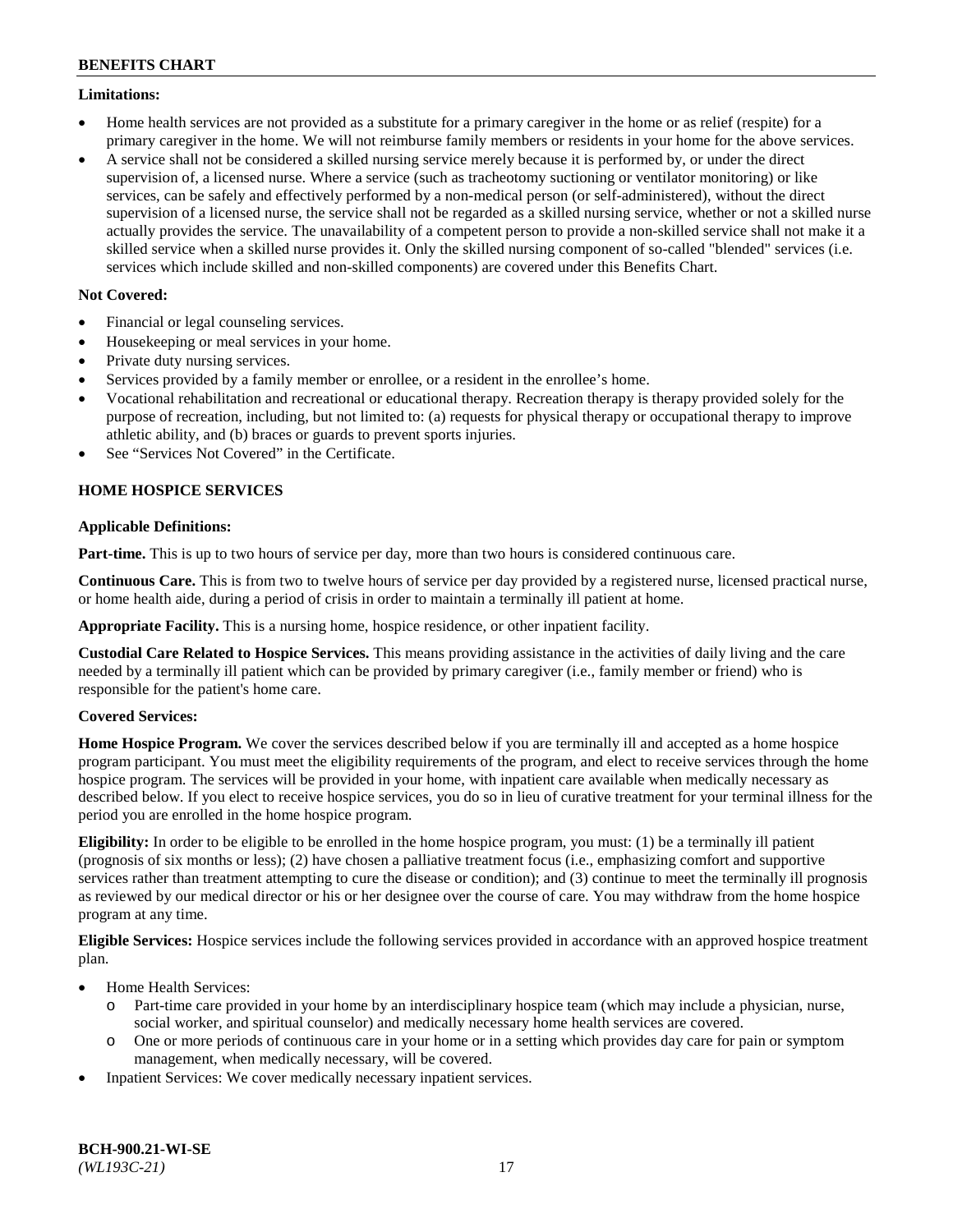- Other Services:
	- Respite care is covered for care in your home or in an appropriate facility, to give your primary caregivers (i.e., family members or friends) rest and/or relief when necessary in order to maintain a terminally ill patient at home.
	- o Medically necessary medications for pain and symptom management.
	- o Semi-electric hospital beds and other durable medical equipment are covered.
	- Emergency and non-emergency care is covered.

| Network Benefits             | Non-Network Benefits         |
|------------------------------|------------------------------|
| 70% of the charges incurred. | 50% of the charges incurred. |

Respite care is limited to 5 days per episode, and respite care and continuous care combined are limited to 30 days.

# **Not Covered:**

- Financial or legal counseling services.
- Housekeeping or meal services in your home.
- Custodial or maintenance care related to hospice services, whether provided in the home or in a nursing home.
- Any service not specifically described as covered services under this home hospice services benefits.
- Any services provided by members of your family or residents in your home.
- See "Services Not Covered" in the Certificate.

# **HOSPITAL AND SKILLED NURSING FACILITY SERVICES**

### **Covered Services:**

We cover services as described below.

# **Medical or Surgical Hospital Services**

**Inpatient Hospital Services:** We cover the following medical or surgical services, for the treatment of acute illness or injury, which require the level of care only provided in an acute care facility. These services must be authorized by a physician.

Inpatient hospital services include: room and board; the use of operating or maternity delivery rooms; intensive care facilities; newborn nursery facilities; general nursing care, anesthesia, laboratory and diagnostic imaging services, radiation therapy, physical therapy, prescription drugs or other medications administered during treatment, blood and blood products (unless replaced), and blood derivatives, and other diagnostic or treatment related hospital services; physician and other professional medical and surgical services provided while in the hospital, including gender reassignment surgery that meets medical coverage criteria.

We cover, following a vaginal delivery, a minimum of 48 hours of inpatient care for the mother and newborn child. We cover, following a caesarean section delivery, a minimum of 96 hours of inpatient care for the mother and newborn child.

Group health plans and health insurance issuers generally may not, under Federal law, restrict benefits for any hospital length of stay in connection with childbirth for the mother of newborn child to less than 48 hours following a vaginal delivery, or less than 96 hours following a caesarean section. However, Federal law generally does not prohibit the mother's or newborn's attending provider, after consulting with the mother, from discharging the mother or her newborn earlier than 48 hours (or 96 hours as applicable). In any case plans and issuers may not, under Federal law, require that a provider obtain authorization from the plan or the insurance issuer for prescribing a length of stay not in excess of 48 hours (or 96 hours).

| <b>Network Benefits</b>      | <b>Non-Network Benefits</b>  |
|------------------------------|------------------------------|
| 70% of the charges incurred. | 50% of the charges incurred. |

Each Insured's admission or confinement, including that of a newborn child, is separate and distinct from the admission or confinement of any other Insured.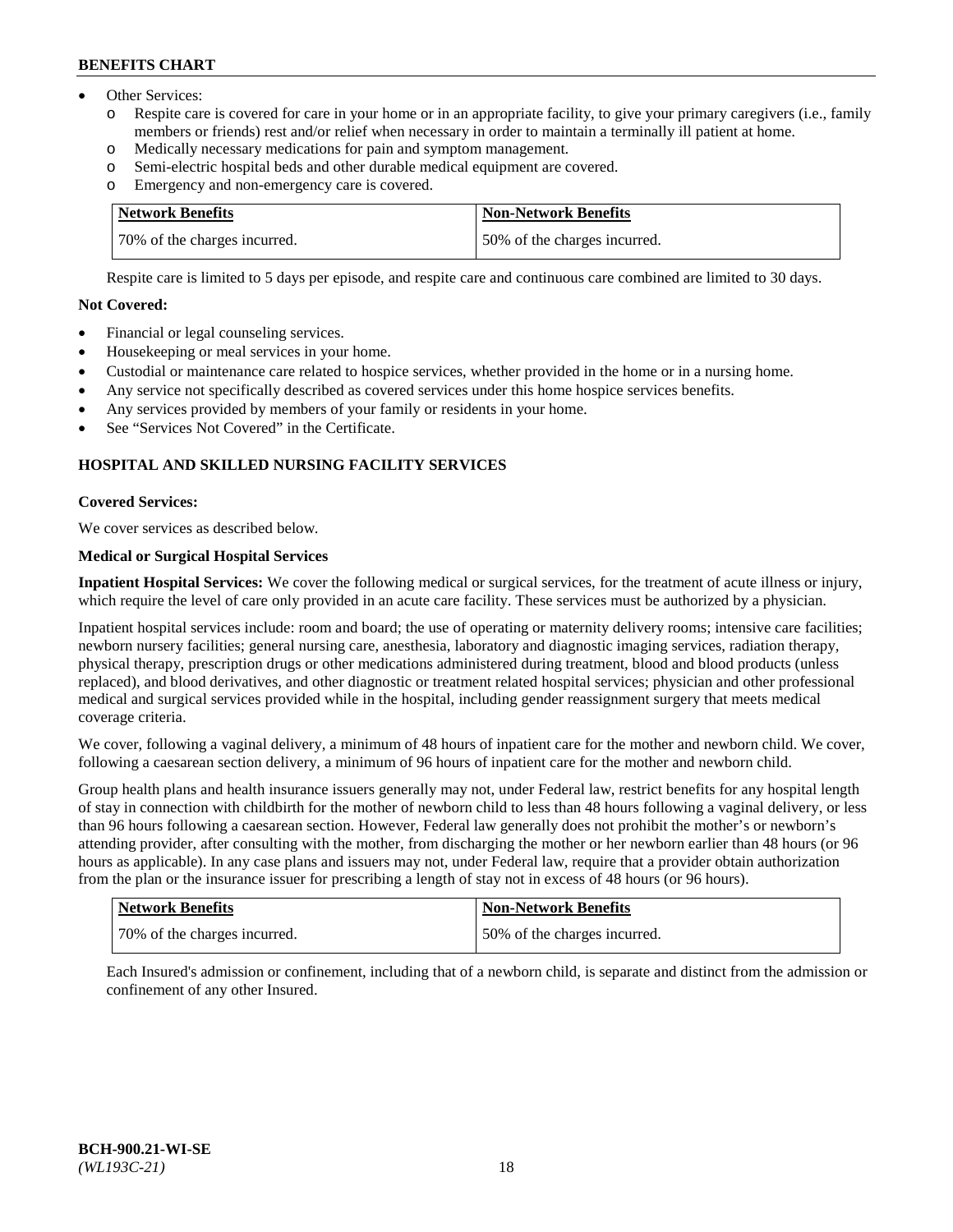**Outpatient Hospital, Ambulatory Care or Surgical Facility Services:** We cover the following medical and surgical services, for diagnosis or treatment of illness or injury on an outpatient basis. These services must be authorized by a physician.

Outpatient services include: use of operating rooms, maternity delivery rooms or other outpatient departments, rooms or facilities; and the following outpatient services: general nursing care, anesthesia, laboratory and diagnostic imaging services, radiation therapy, physical therapy, drugs administered during treatment, blood and blood products (unless replaced), and blood derivatives, and other diagnostic or treatment related outpatient services; physician and other professional medical and surgical services provided while an outpatient, including colonoscopies (starting at age 50, or under age 50 for people at high risk of colorectal cancer), and gender reassignment surgery that meets medical coverage criteria.

For Network Benefits, non-emergent, scheduled outpatient Magnetic Resonance Imaging (MRI) and Computed Tomography (CT) must be provided at a designated facility. Your physician or facility will obtain or verify prior authorization for these services, as needed.

To see the benefit level for diagnostic imaging services, laboratory services and physical therapy, see benefits under Diagnostic Imaging Services, Laboratory Services and Physical Therapy in this Benefits Chart.

| <b>Network Benefits</b>      | <b>Non-Network Benefits</b>  |
|------------------------------|------------------------------|
| 70% of the charges incurred. | 50% of the charges incurred. |

## **Skilled Nursing Facility Care:**

We cover room and board, daily skilled nursing and related ancillary services for post-acute treatment and rehabilitative care of illness or injury that meets medical coverage criteria. Rehabilitation services are limited to services where significant measurable progress is expected to occur within a reasonable period of time.

| <b>Network Benefits</b>                      | <b>Non-Network Benefits</b>                  |
|----------------------------------------------|----------------------------------------------|
| 70\% of the charges incurred.                | 150% of the charges incurred.                |
| Limited to a 30 day maximum per confinement. | Limited to a 30 day maximum per confinement. |

Each day of services provided under the Network Benefits and Non-Network Benefits, combined, applies toward the maximum shown above.

### **Not Covered:**

- Services for items for personal convenience, such as television rental, are not covered.
- See "Services Not Covered" in the Certificate.

## **INFERTILITY SERVICES**

#### **Covered Services:**

We cover the diagnosis of infertility. These services include diagnostic procedures and tests provided in connection with an infertility evaluation, office visits and consultations to diagnose infertility.

| <b>Network Benefits</b>      | <b>Non-Network Benefits</b>  |
|------------------------------|------------------------------|
| 70% of the charges incurred. | 50% of the charges incurred. |

Coverage is limited to office visits and consultations to diagnose infertility. Treatment is not covered.

#### **Not Covered:**

- Treatment of infertility, including, but not limited to, office visits, laboratory, diagnostic imaging services, and drugs for the treatment of infertility; assisted reproduction, including, but not limited to, gamete intrafallopian tube transfer (GIFT), zygote intrafallopian tube transfer (ZIFT) intracytoplasmic sperm injection (ICSI), and/or in-vitro fertilization (IVF), and all charges associated with such procedures; reversal of sterilization; artificial insemination; and sperm, ova or embryo acquisition, retrieval or storage; however, we cover office visits and consultations to diagnose infertility.
- Services related to the establishment of surrogate pregnancy and fees for a surrogate.
- See "Services Not Covered" in the Certificate.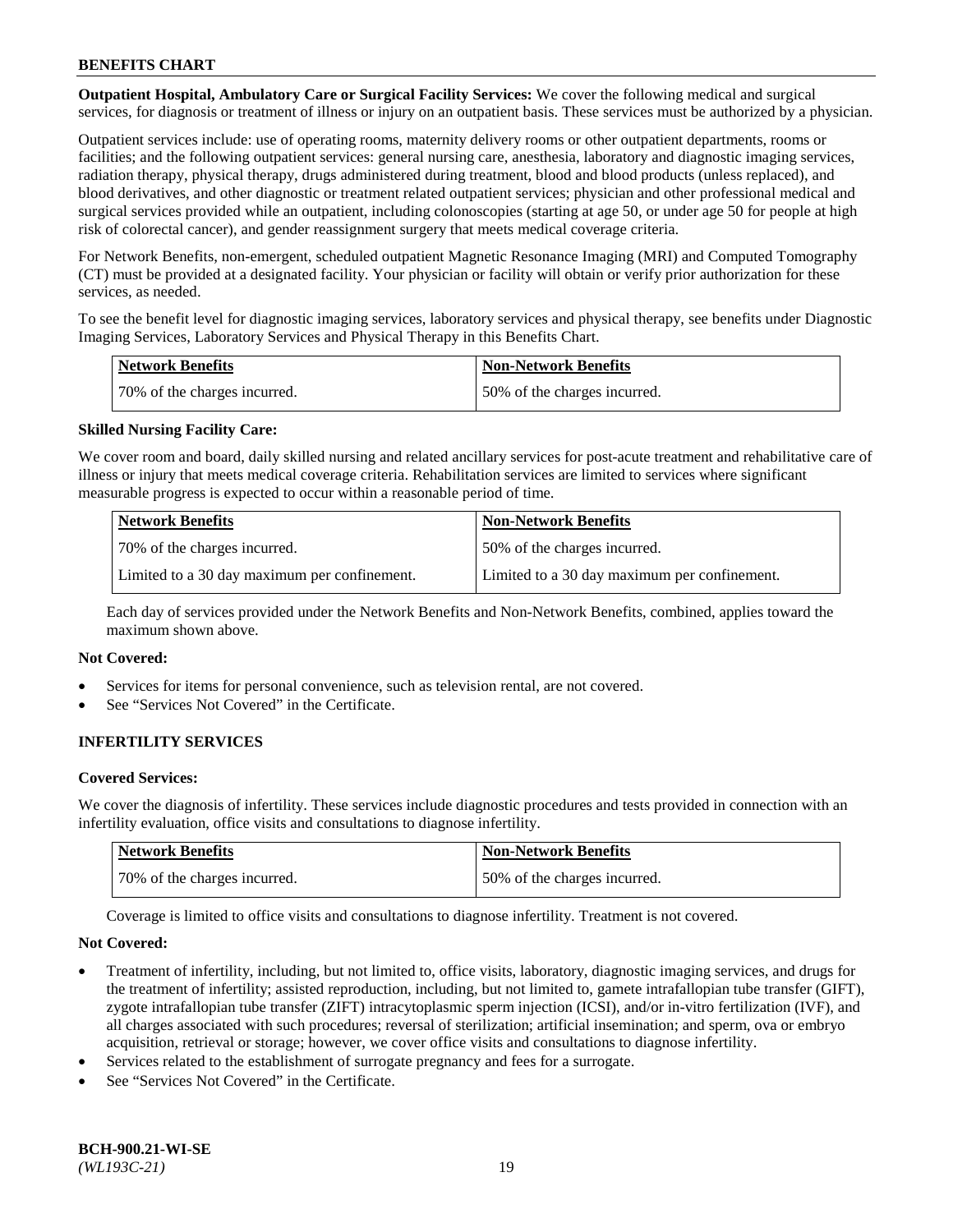# **LABORATORY SERVICES**

## **Covered Services:**

We cover laboratory tests when ordered by a provider and provided in a clinic or outpatient hospital facility. This includes blood tests to detect lead exposure in children between the ages of 6 months and 72 months.

To see the benefit level for inpatient hospital or skilled nursing facility services, see benefits under "Inpatient Hospital and Skilled Nursing Facility Services" in this Benefits Chart.

**Prostate-specific antigen (PSA) test coverage.** We cover prostate cancer screening for men 40 years of age or over who are symptomatic or in a high-risk category and for all men 50 years of age or older. Coverage includes a prostate-specific antigen blood test and a digital rectal examination.

| Network Benefits             | <b>Non-Network Benefits</b>  |
|------------------------------|------------------------------|
| 70% of the charges incurred. | 50% of the charges incurred. |

### **All other laboratory services**

# **Services for Illness or Injury**

| <b>Network Benefits</b>      | Non-Network Benefits         |
|------------------------------|------------------------------|
| 70% of the charges incurred. | 50% of the charges incurred. |

## **Preventive Services**

Laboratory services associated with preventive services are covered at the benefit level shown in the "Preventive Services" section of this Benefits Chart.

### **Not Covered:**

See "Services Not Covered" in the Certificate.

## **MASTECTOMY RECONSTRUCTION BENEFIT**

### **Covered Services:**

We cover reconstruction of the breast on which the mastectomy has been performed; surgery and reconstruction of the other breast to produce symmetrical appearance, and prostheses and physical complications of all stages of mastectomy, including lymphedemas.

| <b>Network Benefits</b>                               | <b>Non-Network Benefits</b>                           |
|-------------------------------------------------------|-------------------------------------------------------|
| Coverage level is same as corresponding Network       | Coverage level is same as corresponding Non-Network   |
| Benefits, depending on type of service provided, such | Benefits, depending on type of service provided, such |
| as Office Visits for Illness or Injury, Inpatient or  | as Office Visits for Illness or Injury, Inpatient or  |
| Outpatient Hospital Services.                         | <b>Outpatient Hospital Services.</b>                  |

### **Not Covered:**

See "Services Not Covered" in the Certificate.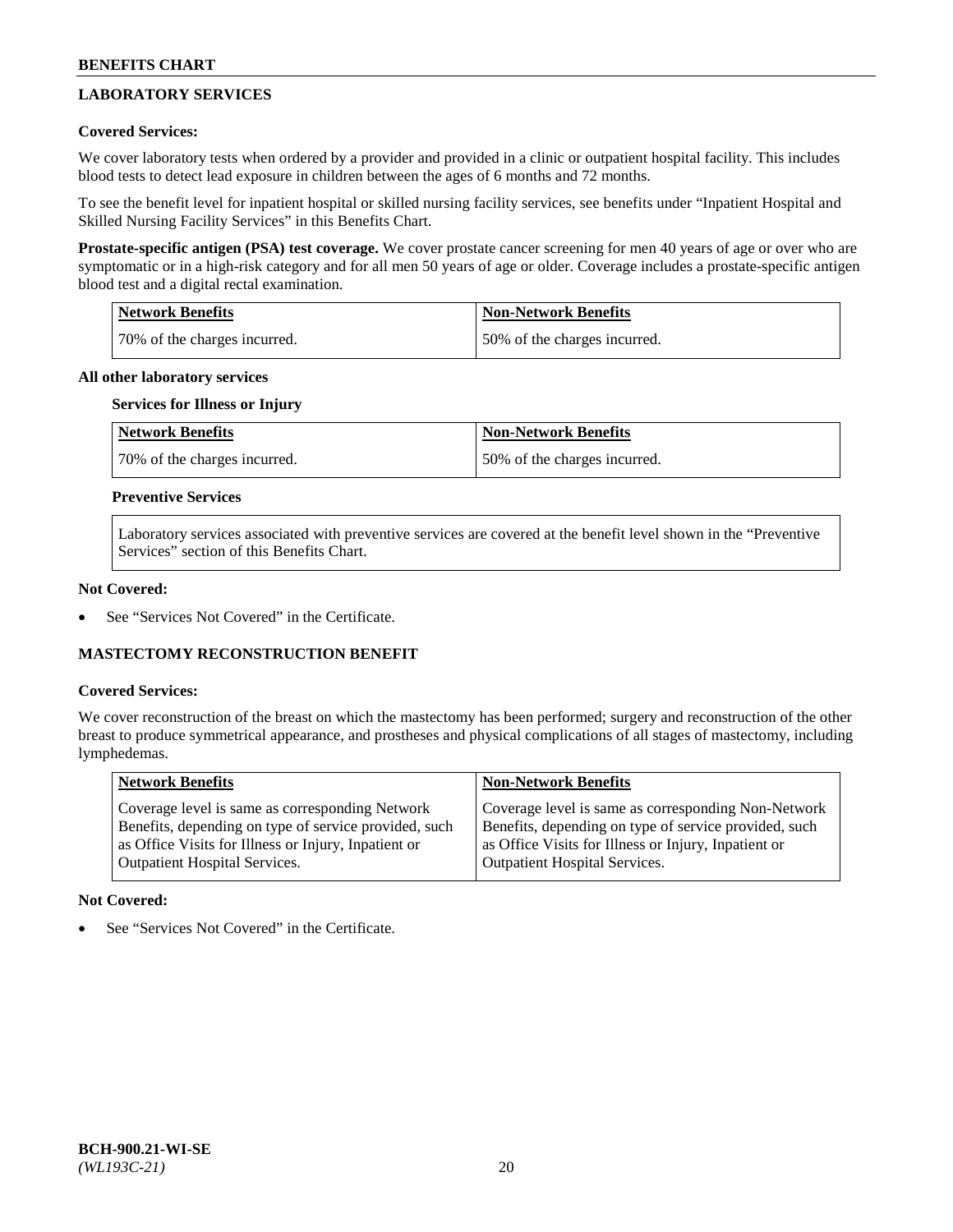# **MEDICATION THERAPY DISEASE MANAGEMENT PROGRAM**

### **Covered Services:**

If you meet our criteria for coverage, you may qualify for our Medication Therapy Disease Management Program.

The program covers consultations with a designated Network pharmacist.

Covered services are based on established medical policies, which are subject to periodic review and modification by the medical directors. These medical policies (medical coverage criteria) are available by calling Member Services, or logging on to your "*my*HealthPartners" account at [healthpartners.com.](http://www.healthpartners.com/)

| Network Benefits                                            | <b>Non-Network Benefits</b> |
|-------------------------------------------------------------|-----------------------------|
| 100% of the charges incurred.<br>Deductible does not apply. | No coverage.                |

### **Not Covered:**

See "Services Not Covered" in the Certificate.

# **OFFICE VISITS FOR ILLNESS OR INJURY**

### **Covered Services:**

We cover the following when medically necessary: professional medical and surgical services and related supplies, including biofeedback, of physicians and other health care providers; blood and blood products (unless replaced) and blood derivatives.

We cover diagnosis and treatment of illness or injury to the eyes. Where contact or eye glass lenses are prescribed as medically necessary for the post-operative treatment of cataracts or for the treatment of aphakia, or keratoconus, we cover the initial evaluation, lenses and fitting. Insureds must pay for lens replacement beyond the initial pair.

### **Office Visits**

| <b>Network Benefits</b>      | <b>Non-Network Benefits</b>  |
|------------------------------|------------------------------|
| 70% of the charges incurred. | 50% of the charges incurred. |

#### **Convenience Clinics**

| Network Benefits             | <b>Non-Network Benefits</b>  |
|------------------------------|------------------------------|
| 70% of the charges incurred. | 50% of the charges incurred. |

#### **Scheduled Telephone Visits**

| <b>Network Benefits</b>      | <b>Non-Network Benefits</b>  |
|------------------------------|------------------------------|
| 70% of the charges incurred. | 50% of the charges incurred. |

### **E-Visits**

#### **Access to Online Care through virtuwell a[t virtuwell.com](https://www.virtuwell.com/)**

| Network Benefits              | <b>Non-Network Benefits</b> |
|-------------------------------|-----------------------------|
| 100% of the charges incurred. | Not applicable.             |

# **All Other E-Visits**

| <b>Network Benefits</b>      | <b>Non-Network Benefits</b>  |
|------------------------------|------------------------------|
| 70% of the charges incurred. | 50% of the charges incurred. |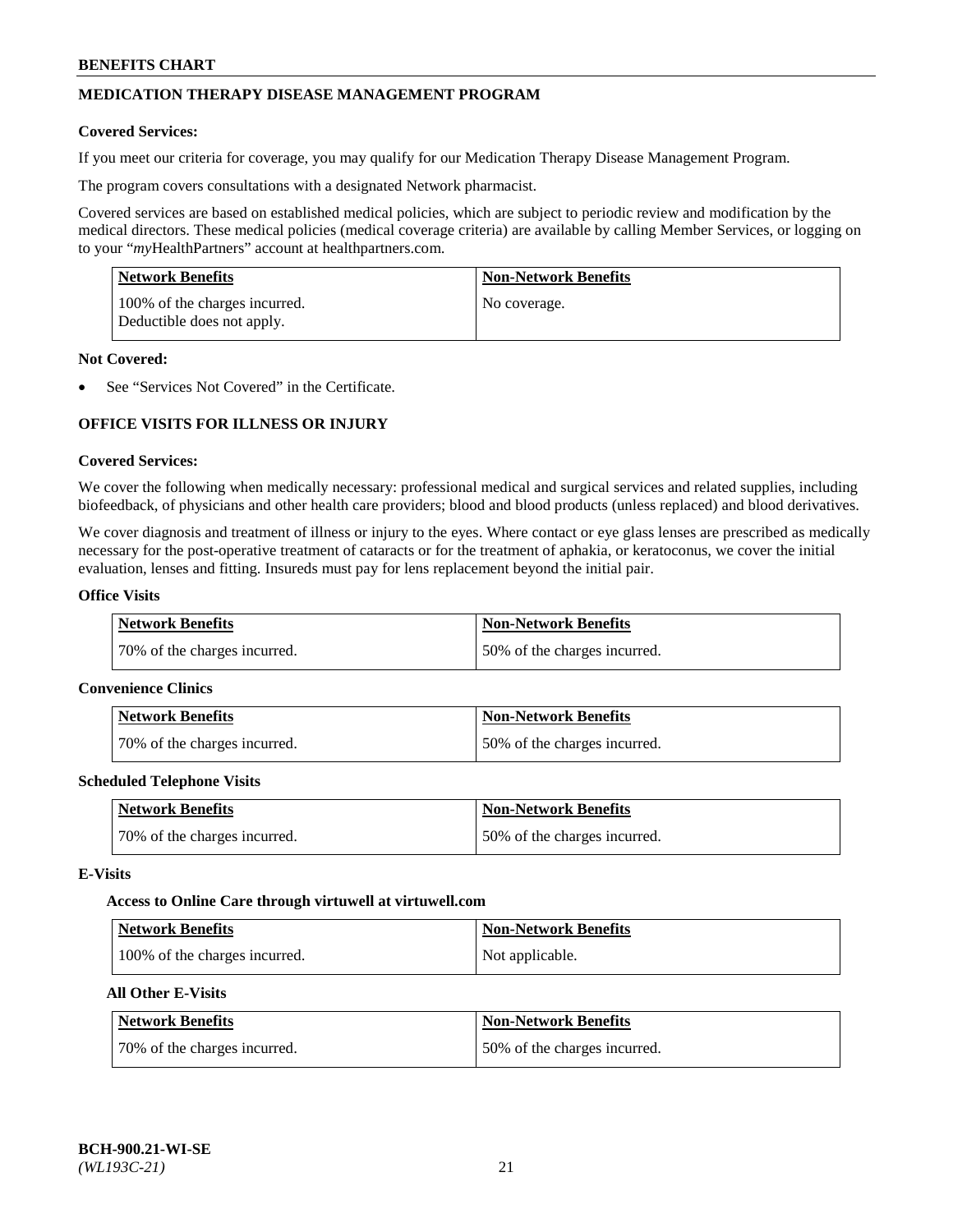## **Injections Administered in a Physician's Office, other than immunizations**

### **Allergy Injections**

| <b>Network Benefits</b>      | <b>Non-Network Benefits</b>  |
|------------------------------|------------------------------|
| 70% of the charges incurred. | 50% of the charges incurred. |

# **All Other Injections**

| <b>Network Benefits</b>      | <b>Non-Network Benefits</b>  |
|------------------------------|------------------------------|
| 70% of the charges incurred. | 50% of the charges incurred. |

### **Not Covered:**

- Court ordered treatment, except as described in this Benefits Chart. Any resulting court ordered treatment for mental health services will be subject to the Certificate's requirement for medical necessity.
- See "Services Not Covered" in the Certificate.

## **PEDIATRIC EYEWEAR**

## **Covered Services:**

We cover pediatric eyewear for children under age 19, subject to our medical coverage criteria. Coverage under this provision will continue until the end of the month in which the child turns age 19. These medical policies (medical coverage criteria) are available by calling Member Services, or logging on to your "*my*HealthPartners" account a[t healthpartners.com.](https://www.healthpartners.com/hp/index.html)

| Network Benefits             | <b>Non-Network Benefits</b> |
|------------------------------|-----------------------------|
| 70% of the charges incurred. | No coverage.                |

Limited to one pair of eyeglasses (lenses and frames), or one pair of contact lenses per calendar year.

## **Not Covered:**

See "Services Not Covered" in the Certificate.

# **PHYSICAL THERAPY, OCCUPATIONAL THERAPY, SPEECH THERAPY AND OTHER SPECIFIED THERAPIES**

#### **Covered Services:**

We cover the following physical therapy, occupational therapy and speech therapy services:

- Medically necessary rehabilitative care to correct the effects of illness or injury.
- Habilitative care rendered for congenital, developmental or medical conditions which have significantly limited the successful initiation of normal speech and normal motor development.

Massage therapy which is performed in conjunction with other treatment/modalities by a physical or occupational therapist is part of a prescribed treatment plan and is not billed separately is covered.

We cover services provided in a clinic. To see the benefit level for inpatient hospital or skilled nursing facility services, see benefits under "Inpatient Hospital and Skilled Nursing Facility Services".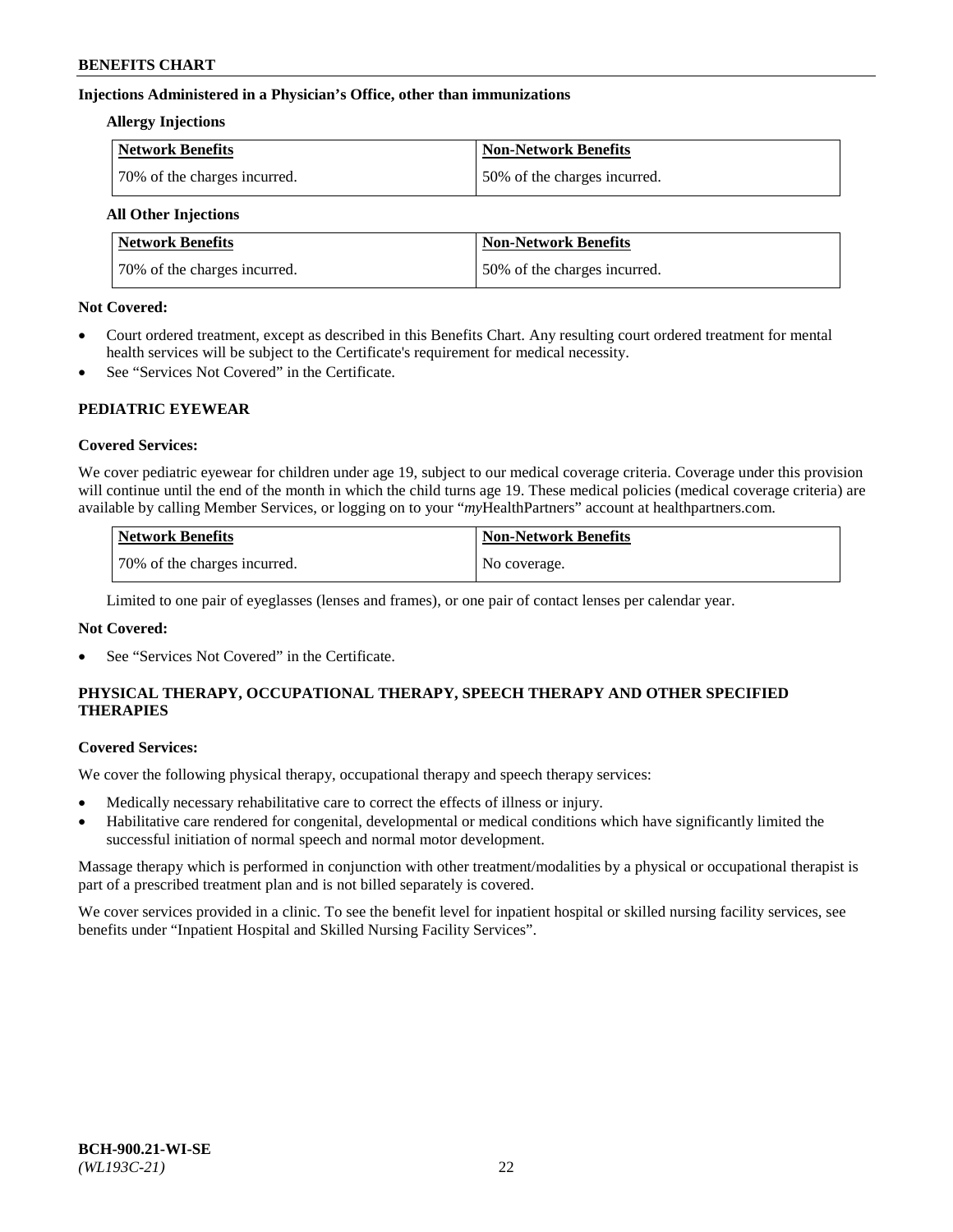### **Rehabilitative Care**

| <b>Network Benefits</b>                                                                       | <b>Non-Network Benefits</b>                                                                   |
|-----------------------------------------------------------------------------------------------|-----------------------------------------------------------------------------------------------|
| 70% of the charges incurred.                                                                  | 150% of the charges incurred.                                                                 |
| Physical, Occupational and Speech Therapy are<br>limited to 20 visits each per calendar year. | Physical, Occupational and Speech Therapy are<br>limited to 20 visits each per calendar year. |

In addition to the services provided above, we cover a minimum of:

- 20 visits per calendar year for pulmonary rehabilitation therapy.
- 36 visits per calendar year for cardiac rehabilitation therapy.
- 30 visits per calendar year for post-cochlear implant aural therapy.
- 20 visits per calendar year for cognitive rehabilitation therapy.

The maximum number of visits is combined for Network Benefits and Non-Network Benefits.

### **Habilitative Services**

| <b>Network Benefits</b>                                                                       | <b>Non-Network Benefits</b>                                                                   |
|-----------------------------------------------------------------------------------------------|-----------------------------------------------------------------------------------------------|
| 70% of the charges incurred.                                                                  | 50% of the charges incurred.                                                                  |
| Physical, Occupational and Speech Therapy are<br>limited to 20 visits each per calendar year. | Physical, Occupational and Speech Therapy are<br>limited to 20 visits each per calendar year. |

The maximum number of visits is combined for Network Benefits and Non-Network Benefits.

### **Not Covered:**

- Massage therapy for the purpose of comfort or convenience of the Insured.
- See "Services Not Covered" in the Certificate.

## **PRESCRIPTION DRUG SERVICES**

## **Covered Services:**

We cover prescription drugs and medications that can be self-administered or are administered in a physician's office.

We will refill a prescription for eye drops covered under this Benefits Chart if the Insured requests a refill and the original prescription specified that additional quantities would be needed, providing the refill request does not exceed the quantities needed, and the following conditions are met:

- If the Insured requests a 30-day refill supply, the request must be made between 22 and 30 days of the later of (a) the original date that the prescription was distributed to the insured or (b) the date that the most recent refill was distributed to the Insured; or
- If the Insured requests a 90-day refill supply, the request must be made between 67 and 90 days of the later of (a) the original date that the prescription was distributed to the insured or (b) the date that the most recent refill was distributed to the Insured.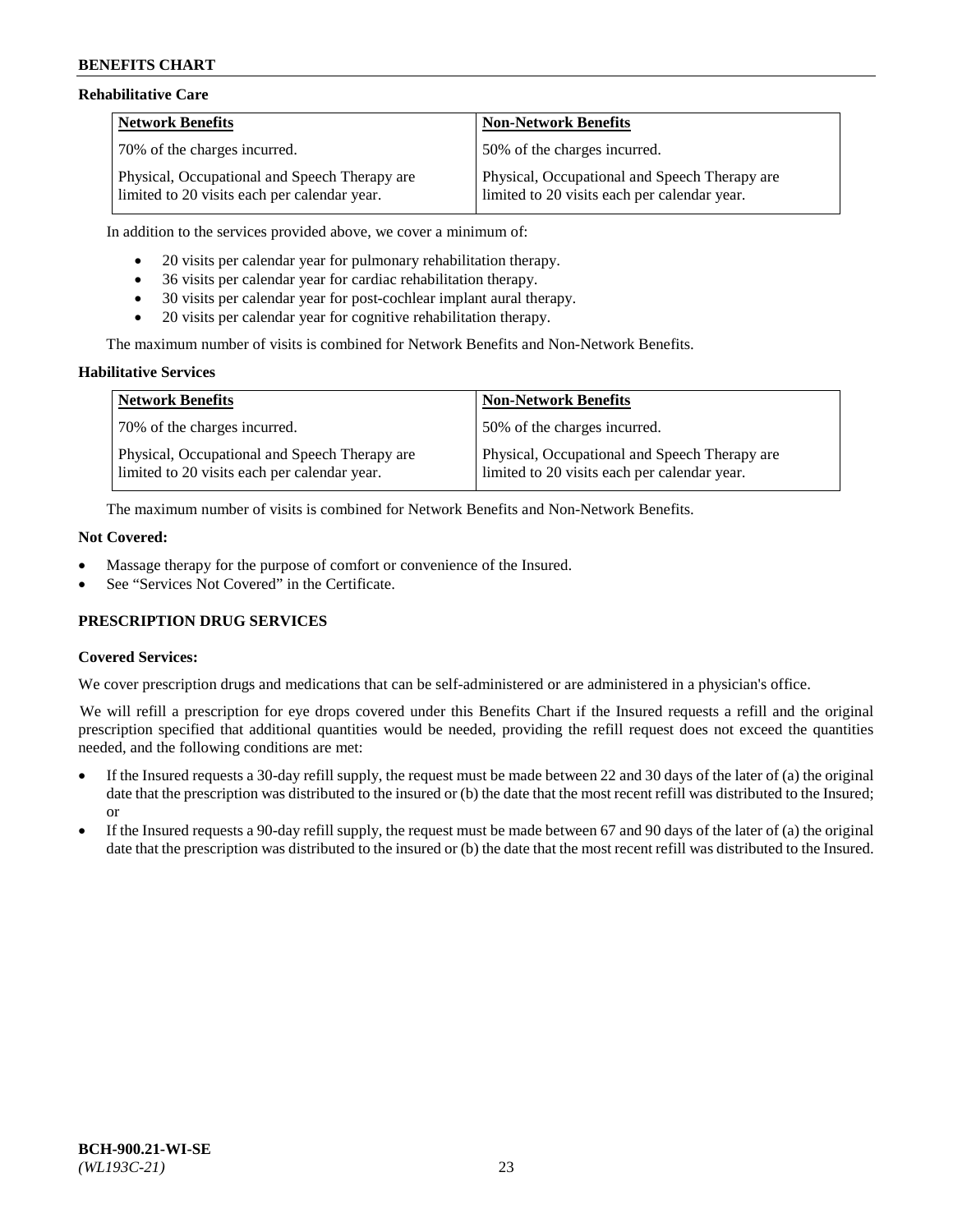# **For Network Benefits, drugs and medications must be obtained at a Network pharmacy.**

# **Outpatient Drugs (except as specified below)Drugs on the Preventive Drug List**

| <b>Network Benefits</b>                                                                                                                   | <b>Non-Network Benefits</b>  |
|-------------------------------------------------------------------------------------------------------------------------------------------|------------------------------|
| Generic formulary drugs on the Preventive Drug List<br>are covered at 100% of the charges incurred.<br>Deductible does not apply.         | 50% of the charges incurred. |
| Brand name formulary drugs on the Preventive Drug<br>List are covered at 100% of the charges incurred,<br>subject to a copayment of \$60. |                              |
| In no event will your cost for a formulary insulin drug<br>exceed \$25.                                                                   |                              |
| Deductible does not apply.                                                                                                                |                              |

## **All Other Drugs**

| <b>Network Benefits</b>                                                                      | <b>Non-Network Benefits</b>  |
|----------------------------------------------------------------------------------------------|------------------------------|
| All other formulary drugs are covered at 70% of the<br>charges incurred. Deductible applies. | 50% of the charges incurred. |
| Non-formulary drugs are covered at 50% of the charges<br>incurred. Deductible applies.       |                              |

**Oral chemotherapy drugs** are included on the Specialty Drug List. However, you pay the applicable outpatient drug benefit. As required by Wisconsin law, you will not pay higher cost sharing (deductible, copayment or coinsurance) for orally administered chemotherapy drugs than you pay for injected or intravenously administered chemotherapy drugs.

## **Mail Order Drugs**

| <b>Network Benefits</b>                                                                                                                                                                                                                                                                                                                                                                                       | <b>Non-Network Benefits</b>           |
|---------------------------------------------------------------------------------------------------------------------------------------------------------------------------------------------------------------------------------------------------------------------------------------------------------------------------------------------------------------------------------------------------------------|---------------------------------------|
| For your convenience, you may also get up to a 93-day<br>supply of outpatient prescription drugs that can be self-<br>administered through the designated mail order service.<br>New prescriptions to treat certain chronic conditions<br>and trial drugs will be limited to quantity limits<br>described at the end of this section.<br>Specialty drugs are not available through the mail order<br>service. | See Network Mail Order Drugs Benefit. |

## **Tobacco Cessation Drugs are covered for all FDA approved tobacco cessation drugs**

| Network Benefits                                            | <b>Non-Network Benefits</b>  |
|-------------------------------------------------------------|------------------------------|
| 100% of the charges incurred.<br>Deductible does not apply. | 50% of the charges incurred. |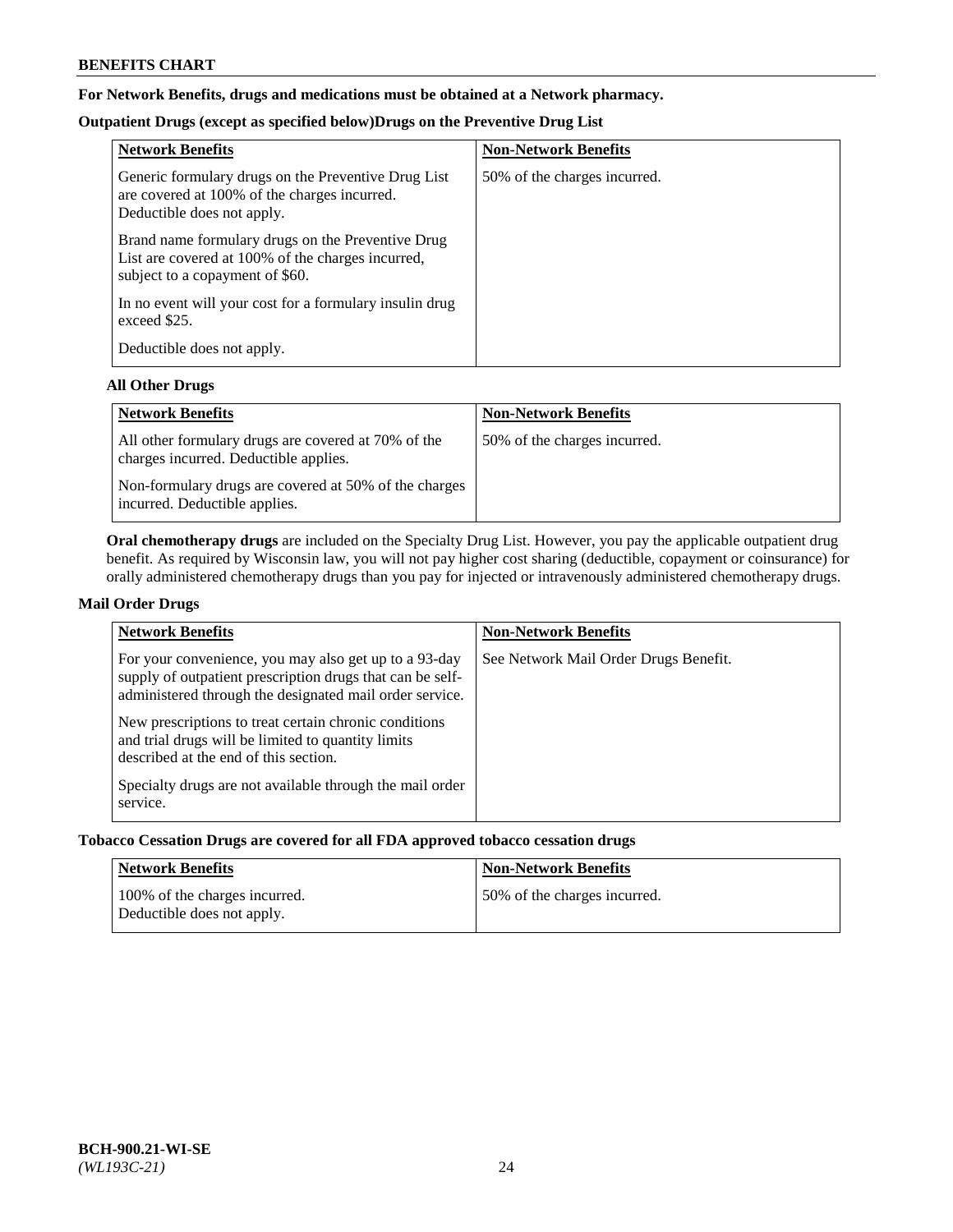# **Contraceptive Drugs**

| <b>Network Benefits</b>                                                                                                                                         | <b>Non-Network Benefits</b>  |
|-----------------------------------------------------------------------------------------------------------------------------------------------------------------|------------------------------|
| 100% of the charges incurred for formulary drugs.<br>Deductible does not apply.                                                                                 | 50% of the charges incurred. |
| If a physician requests that a non-formulary<br>contraceptive drug be dispensed as written, the drug<br>will be covered at 100%, not subject to the deductible. |                              |

# **Specialty Drugs that are Self-Administered**

| <b>Network Benefits</b>                                                                                              | <b>Non-Network Benefits</b> |
|----------------------------------------------------------------------------------------------------------------------|-----------------------------|
| 70% of the charges incurred.                                                                                         | No coverage.                |
| Specialty Drugs are limited to drugs on the Specialty<br>Drug List and must be obtained from a designated<br>vendor. |                             |

**Oral chemotherapy drugs** are included on the Specialty Drug List. However, you pay the applicable outpatient drug benefit. As required by Wisconsin law, you will not pay higher cost sharing (deductible, copayment or coinsurance) for orally administered chemotherapy drugs than you pay for injected or intravenously administered chemotherapy drugs.

## **Limitations:**

- Certain drugs may require prior authorization as indicated on the formulary. HealthPartners may require prior authorization for the drug and also the site where the drug will be provided. Certain drugs are subject to our utilization review process and quantity limits.
- Certain non-formulary drugs require prior authorization. In addition, certain drugs may be subject to any quantity limits applied as part of our trial program.
- If an Insured requests a brand name drug when there is a generic equivalent, the brand name drug will be covered up to the charge that would apply to the generic drug, minus any required copayment. If a physician request that a brand name drug be dispensed as written, the drug will be paid at the non-formulary benefit.
- We may require insureds to try over-the-counter (OTC) drug alternatives before approving more costly formulary prescription drugs.
- Unless otherwise specified in the Prescription Drug Services" section, you may receive up to a 31-day supply per prescription.
- A 93-day supply will be covered and dispensed only at pharmacies that participate in our extended day supply program.
- New prescriptions to treat certain chronic conditions are limited to a 31-day supply.
- No more than a 31-day supply of specialty drugs will be covered and dispensed at a time, unless it is a manufacturer supplied drug that cannot be split that supplies the insured with more than a 31-day supply.
- If a copayment is required, you must pay one copayment for each 31-day supply, or portion thereof. **Not Covered:**
- Replacement of prescription drugs, medications, equipment and supplies due to loss, damage or theft.
- Nonprescription (over-the-counter) drugs or medications, including, but not limited to, vitamins, supplements, homeopathic remedies, and non-FDA approved drugs, unless listed on the formulary and prescribed by a physician or legally authorized health care provider under applicable state and federal law. This exclusion does not include over-thecounter contraceptives for women as allowed under the Affordable Care Act when the Insured obtains a prescription for the item. In addition, if the Insured obtains a prescription, this exclusion does not include aspirin to prevent cardiovascular disease for men and women of certain ages; folic acid supplements for women who may become pregnant; fluoride chemoprevention supplements for children without fluoride in their water source; and iron supplements for children age 6-12 who are at risk for anemia.
- All drugs for the treatment of sexual dysfunction.
- All drugs for the treatment of growth deficiency.
- All drugs for the treatment of infertility.
- Medical cannabis.
- Drugs on the Excluded Drug List. The Excluded Drug List includes select drugs within a therapy class that are not eligible for coverage. This includes drugs that may be excluded for certain indications. The Excluded Drug List is available at [healthpartners.com.](http://www.healthpartners.com/)

**BCH-900.21-WI-SE**  *(WL193C-21)* 25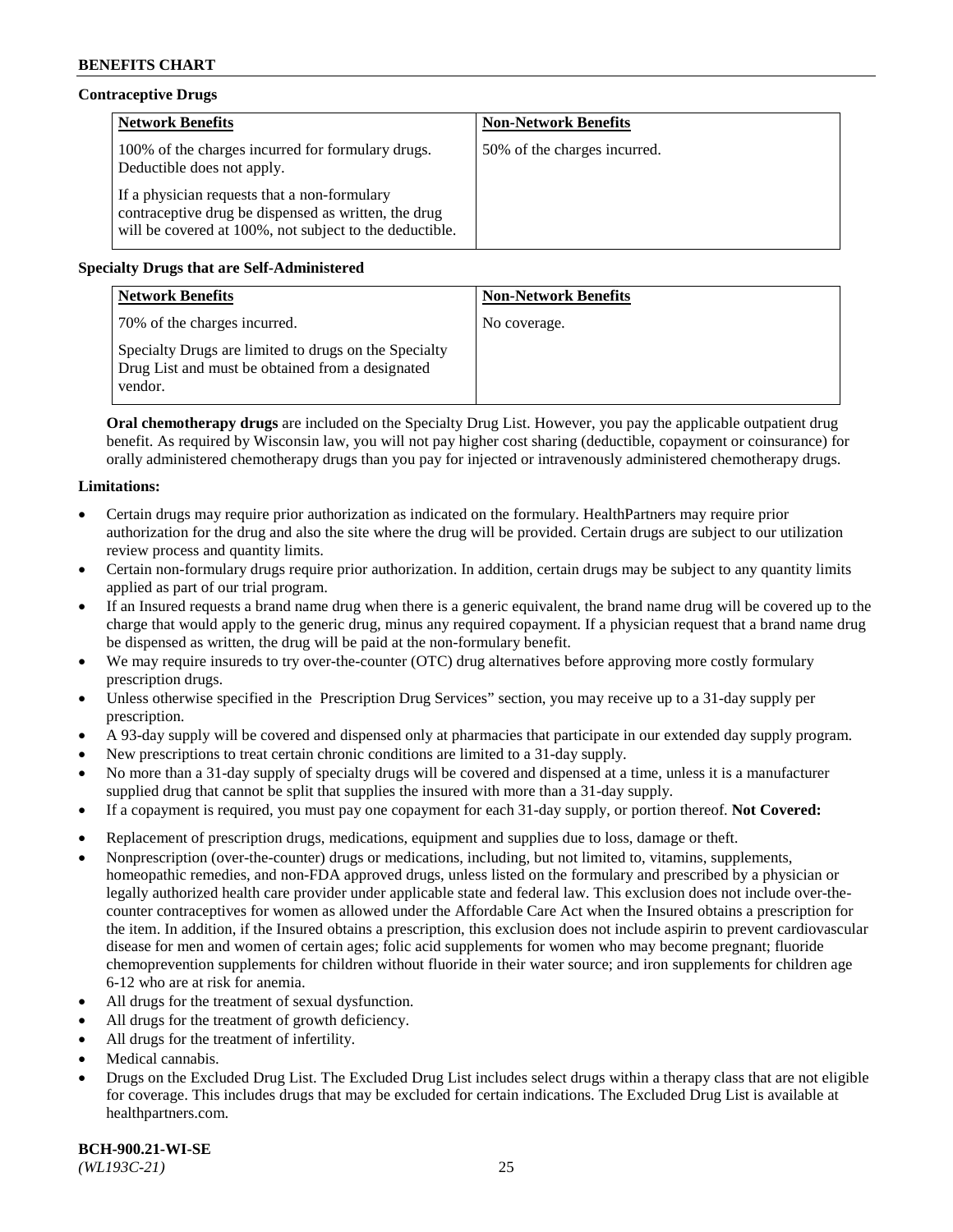- Drugs that are newly approved by the FDA until they are reviewed and approved by HealthPartners Pharmacy and Therapeutics Committee.
- Medical devices approved by the FDA will not be covered under the Prescription Drug Services section unless they are on our formulary. Covered medical devices are generally submitted and reimbursed under your medical benefits.
- See "Services Not Covered" in the Certificate.

## **PREVENTIVE SERVICES**

### **Applicable Definitions:**

**Routine Preventive Services** are routine health care services that include screenings, check-ups and counseling to prevent illness, disease or other health problems before symptoms occur.

**Diagnostic Services** are services to help a provider understand your symptoms, diagnose illness and decide what treatment may be needed. They may be the same services that are listed as preventive services, but they are being used as diagnostic services. Your provider will determine if these services are preventive or diagnostic. These services are not preventive if received as part of a visit to diagnose, manage or maintain an acute or chronic medical condition, illness or injury. When that occurs, unless otherwise indicated below, standard deductibles, copayments or coinsurance apply.

### **Covered Services:**

We cover preventive services that meet any of the requirements under the Affordable Care Act (ACA) shown in the bulleted items below. These preventive services are covered at 100% under the Network Benefits with no deductible, copayments or coinsurance. (If a preventive service is not required by the ACA and it is covered at a lower benefit level, it will be specified below.) Preventive benefits mandated under the ACA are subject to periodic review and modification. Changes would be effective in accordance with the federal rules. Preventive services mandated by the ACA include:

- Evidence-based items or services that have in effect a rating of A or B in the current recommendations of the United States Preventive Services Task Force with respect to the individual;
- Immunizations for routine use in children, adolescents, and adults that have in effect a recommendation from the Advisory Committee on Immunization Practices of the Centers for Disease Control and Prevention with respect to the individual;
- With respect to infants, children, and adolescents, evidence-informed preventive care and screenings provided for in comprehensive guidelines supported by the Health Resources and Services Administration; and
- With respect to women, preventive care and screenings provided for in comprehensive guidelines supported by the Health Resources and Services Administration.

Covered services are based on established medical policies, which are subject to periodic review and modification by the medical or dental directors. These medical policies (medical coverage criteria) are available by calling Member Services, or logging on to your "*my*HealthPartners" account at [healthpartners.com.](https://www.healthpartners.com/hp/index.html)

### **ACA and state mandated preventive services are covered as follows:**

**Routine Health Exams and Periodic Health Assessments.** A physician or health care provider will counsel you as to how often health assessments are needed based on age, sex and health status. This includes screening and counseling for tobacco cessation and all FDA approved tobacco cessation medications including over-the-counter drugs (as shown in the Prescription Drug Services section).

| <b>Network Benefits</b>                                     | <b>Non-Network Benefits</b>  |
|-------------------------------------------------------------|------------------------------|
| 100% of the charges incurred.<br>Deductible does not apply. | 50% of the charges incurred. |

**Child Health Supervision Services.** This includes pediatric preventive services such as newborn screenings, appropriate immunizations, developmental assessments and laboratory services appropriate to the age of the child from birth to 72 months and appropriate immunizations to age 18.

| Network Benefits                                            | <b>Non-Network Benefits</b>  |
|-------------------------------------------------------------|------------------------------|
| 100% of the charges incurred.<br>Deductible does not apply. | 50% of the charges incurred. |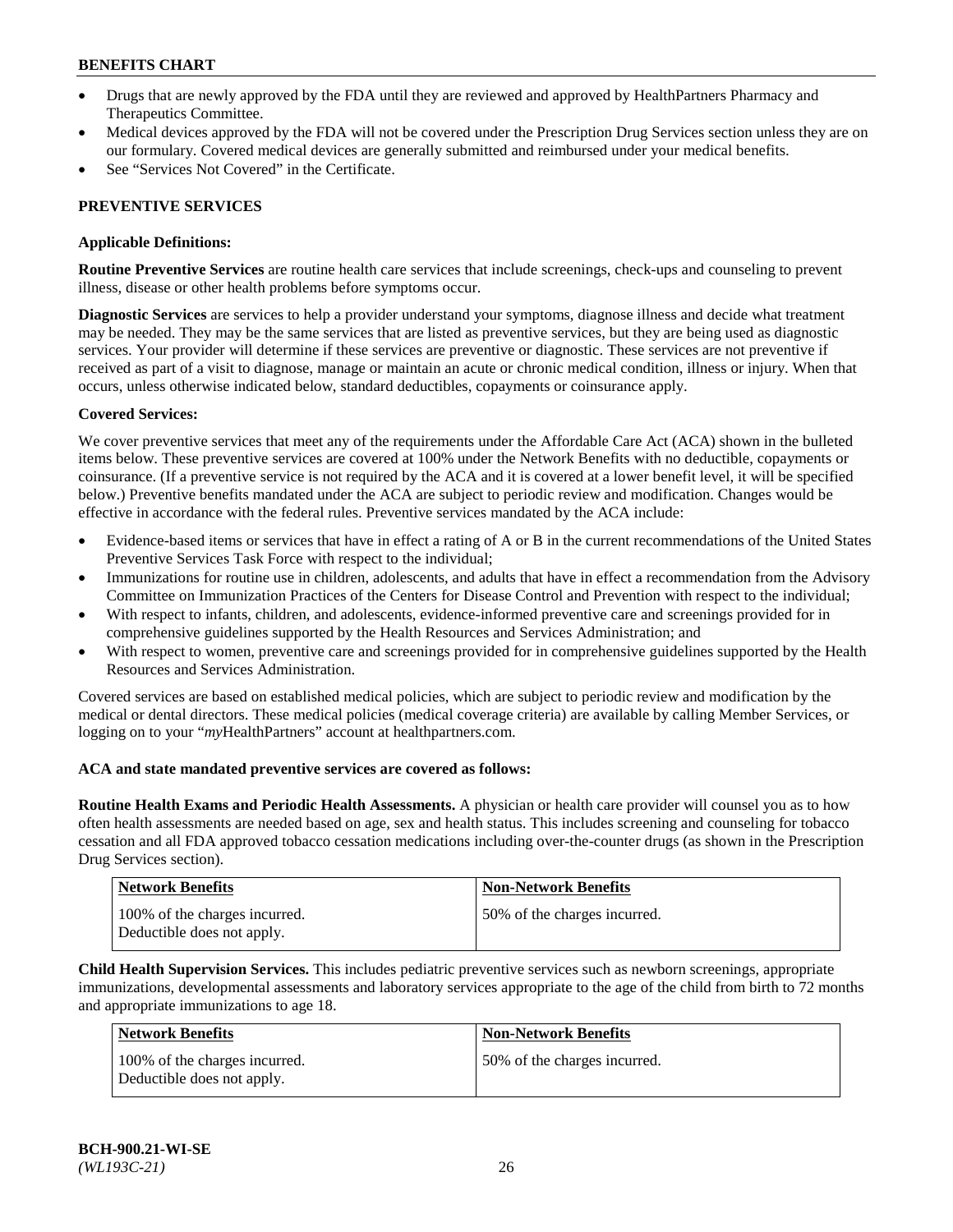# **Routine Prenatal Care and Exams**

| <b>Network Benefits</b>                                     | <b>Non-Network Benefits</b>  |
|-------------------------------------------------------------|------------------------------|
| 100% of the charges incurred.<br>Deductible does not apply. | 50% of the charges incurred. |

**Routine Postnatal Care.** This includes health exams, assessments, education and counseling relating to the period immediately after childbirth.

| Network Benefits                                            | <b>Non-Network Benefits</b>   |
|-------------------------------------------------------------|-------------------------------|
| 100% of the charges incurred.<br>Deductible does not apply. | 150% of the charges incurred. |

**Routine Screening Procedures for Cancer.** This includes colorectal screening starting at age 50 and under age 50 for people at high risk of colorectal cancer. This also includes cancer screenings recommended by the USPSTF with an A or B rating. Women's preventive health services below describe additional routine screening procedures for cancer.

| <b>Network Benefits</b>                                     | <b>Non-Network Benefits</b>  |
|-------------------------------------------------------------|------------------------------|
| 100% of the charges incurred.<br>Deductible does not apply. | 50% of the charges incurred. |

**Professional Voluntary Family Planning Services.** This includes services to prevent or delay a pregnancy, including counseling and education. Services must be provided by a licensed provider.

| Network Benefits                                            | Non-Network Benefits         |
|-------------------------------------------------------------|------------------------------|
| 100% of the charges incurred.<br>Deductible does not apply. | 50% of the charges incurred. |

## **Adult Immunizations**

| Network Benefits                                            | <b>Non-Network Benefits</b>  |
|-------------------------------------------------------------|------------------------------|
| 100% of the charges incurred.<br>Deductible does not apply. | 50% of the charges incurred. |

**Women's Preventive Health Services.** This includes mammograms, screenings for cervical cancer (pap smears), breast pumps, human papillomavirus (HPV) testing, counseling for sexually transmitted infections, counseling and screening for human immunodeficiency virus (HIV), and all FDA approved contraceptive methods as prescribed by a doctor, sterilization procedures, education and counseling (see the Prescription Drug Services section for coverage of oral contraceptive drugs). We also provide genetic screening for BRCA if someone in your family has the gene or you have a diagnosis of cancer.

The U.S. Preventive Services Task Force (USPSTF) recommends screening mammography, with or without clinical breast examination (CBE), every 1-2 years for women aged 40 and older. For women age 50 and older, we cover an annual mammogram.

| Network Benefits                                            | <b>Non-Network Benefits</b>  |
|-------------------------------------------------------------|------------------------------|
| 100% of the charges incurred.<br>Deductible does not apply. | 50% of the charges incurred. |

**Obesity Screening and Management.** We cover obesity screening and counseling for all ages during a routine preventive care exam. If you are age 18 or older and have a body mass index of 30 or more, we also cover intensive obesity management to help you lose weight. Your primary care doctor can coordinate these services.

| <b>Network Benefits</b>                                     | <b>Non-Network Benefits</b>  |
|-------------------------------------------------------------|------------------------------|
| 100% of the charges incurred.<br>Deductible does not apply. | 50% of the charges incurred. |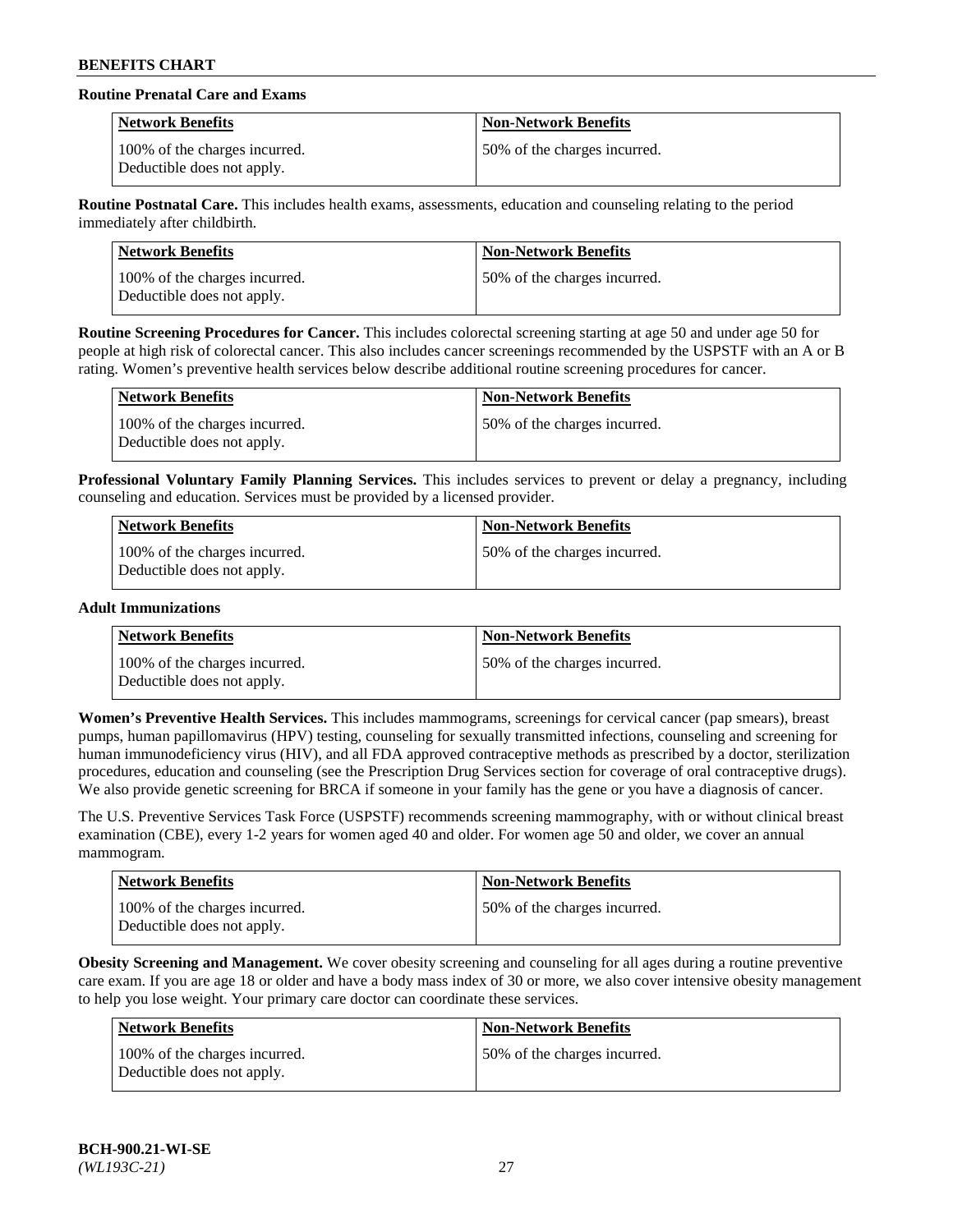**Preventive Medications.** We cover preventive medications currently recommended by USPSTF with an A or B rating if they are prescribed by your medical provider and they are listed on our formulary. Preventive medications are subject to periodic review and modification. Changes would be effective in accordance with the federal rules and reflected in our current medical coverage criteria for preventive care services.

| <b>Network Benefits</b>                                     | <b>Non-Network Benefits</b>  |
|-------------------------------------------------------------|------------------------------|
| 100% of the charges incurred.<br>Deductible does not apply. | 50% of the charges incurred. |

## **In addition to any ACA or state mandated preventive services referenced above, we cover the following eligible services:**

### **Routine Eye and Hearing Exams**

| <b>Network Benefits</b>                                     | <b>Non-Network Benefits</b>  |
|-------------------------------------------------------------|------------------------------|
| 100% of the charges incurred.<br>Deductible does not apply. | 50% of the charges incurred. |

**Ovarian Cancer Surveillance Test for Women who are at Risk.** "At risk for ovarian cancer" means (1) having a family history that includes any of the following: one or more first-degree or second-degree relatives with ovarian cancer, clusters of female relatives with breast cancer or nonpolyposis colorectal cancer; or (2) testing positive for BRCA1 or BRCA2 mutations. "Surveillance test for ovarian cancer" means annual screening using CA-125 serum tumor marker testing, transvaginal ultrasound, pelvic examination or other proven ovarian screening tests currently being evaluated by the federal Food and Drug Administration or by the National Cancer Institute.

| <b>Network Benefits</b>                               | <b>Non-Network Benefits</b>                           |
|-------------------------------------------------------|-------------------------------------------------------|
| Coverage level is same as corresponding Network       | Coverage level is same as corresponding Non-Network   |
| Benefits, depending on type of service provided, such | Benefits, depending on type of service provided, such |
| as Diagnostic Imaging Services, Laboratory Services   | as Diagnostic Imaging Services, Laboratory Services   |
| or Office Visits for Illness or Injury, or Preventive | or Office Visits for Illness or Injury, or Preventive |
| Services.                                             | Services.                                             |

**Peak flow meters for Insureds diagnosed with asthma.** Must be prescribed by a licensed provider.

| <b>Network Benefits</b>                                     | <b>Non-Network Benefits</b>  |
|-------------------------------------------------------------|------------------------------|
| 100% of the charges incurred.<br>Deductible does not apply. | 50% of the charges incurred. |

**Glucose meters prescribed by a licensed provider** (other than continuous glucose monitoring systems which are covered under the section "Durable Medical Equipment, Prosthetics, Orthotics and Supplies").

| <b>Network Benefits</b>                                                                        | <b>Non-Network Benefits</b>  |
|------------------------------------------------------------------------------------------------|------------------------------|
| 100% of the charges incurred.<br>Deductible does not apply.                                    | 50% of the charges incurred. |
| Glucose meters are limited to meters on the formulary<br>and must be obtained from a pharmacy. |                              |

#### **Retinopathy screening for Insureds diagnosed with diabetes**

| <b>Network Benefits</b>                                     | <b>Non-Network Benefits</b>  |
|-------------------------------------------------------------|------------------------------|
| 100% of the charges incurred.<br>Deductible does not apply. | 50% of the charges incurred. |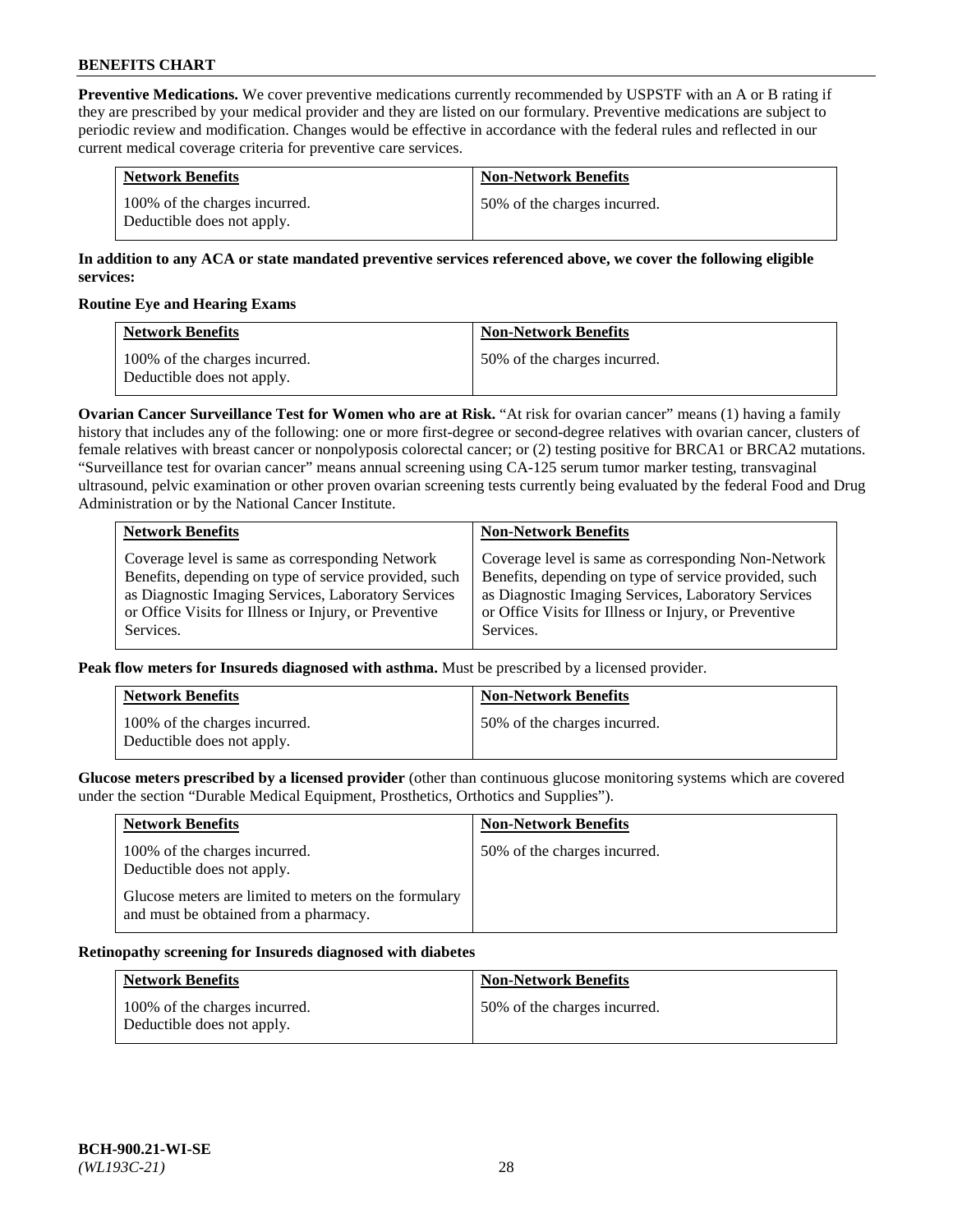## **Hemoglobin A1C testing for Insureds diagnosed with diabetes**

| <b>Network Benefits</b>                                     | <b>Non-Network Benefits</b>  |
|-------------------------------------------------------------|------------------------------|
| 100% of the charges incurred.<br>Deductible does not apply. | 50% of the charges incurred. |

### **International Normalized Ratio (INR) testing for Insureds diagnosed with liver disease and/or bleeding disorders**

| <b>Network Benefits</b>                                     | <b>Non-Network Benefits</b>  |
|-------------------------------------------------------------|------------------------------|
| 100% of the charges incurred.<br>Deductible does not apply. | 50% of the charges incurred. |

### **Low-density Lipoprotein (LDL) testing for Insureds diagnosed with heart disease**

| <b>Network Benefits</b>                                     | <b>Non-Network Benefits</b>  |
|-------------------------------------------------------------|------------------------------|
| 100% of the charges incurred.<br>Deductible does not apply. | 50% of the charges incurred. |

#### **Limitations:**

• Services are not preventive if received as part of a visit to diagnose, manage or maintain an acute or chronic medical condition, illness or injury. When that occurs, unless otherwise indicated above, standard deductibles, copayments or coinsurance apply.

### **Not Covered:**

See "Services Not Covered" in the Certificate.

## **TRANSPLANT SERVICES**

### **Applicable Definitions:**

**Autologous.** This is when the source of cells is from the individual's own marrow or stem cells.

**Allogeneic.** This is when the source of cells is from a related or unrelated donor's marrow or stem cells.

**Allogeneic Bone Marrow Transplant.** This is when the bone marrow is harvested from the related or unrelated donor and stored. The patient undergoes treatment which includes tumor ablation with high-dose chemotherapy and/or radiation. The bone marrow is reinfused (transplanted).

**Autologous Bone Marrow Transplant.** This is when the bone marrow is harvested from the individual and stored. The patient undergoes treatment which includes tumor ablation with high-dose chemotherapy and/or radiation. The bone marrow is reinfused (transplanted).

**Autologous/Allogeneic Stem Cell Support.** This is a treatment process that includes stem cell harvest from either bone marrow or peripheral blood, tumor ablation with high-dose chemotherapy and/or radiation, stem cell reinfusion, and related care. Autologous/allogeneic bone marrow transplantation and high dose chemotherapy with peripheral stem cell rescue/support are considered to be autologous/allogeneic stem cell support.

**Designated Transplant Center.** This is any health care provider, group or association of health care providers designated by us to provide services, supplies or drugs for specified transplants for our Insureds.

**Transplant Services.** This is transplantation (including retransplants) of the human organs or tissue listed below, including all related post-surgical treatment, follow-up care and drugs and multiple transplants for a related cause. Transplant services do not include other organ or tissue transplants or surgical implantation of mechanical devices functioning as a human organ, except surgical implantation of an FDA approved Ventricular Assist Device (VAD) or total artificial heart, functioning as a temporary bridge to heart transplantation.

Prior authorization is required prior to consultation to support coordination of care and benefits.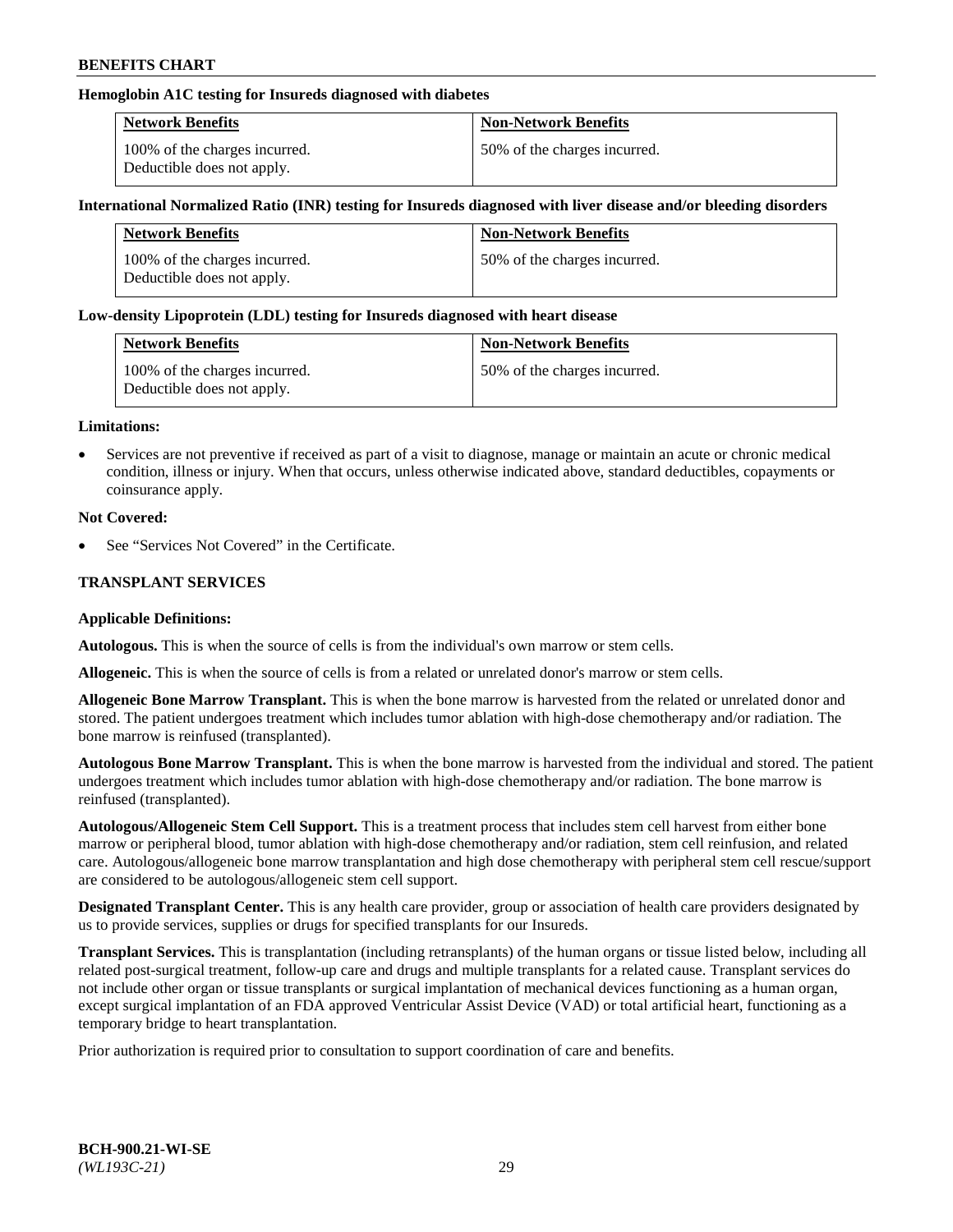# **Covered Services:**

We cover eligible transplant services (as defined above) while you are covered under the Certificate. Transplants that will be considered for coverage are limited to the following:

- Kidney transplants for end-stage disease.
- Cornea transplants for end-stage disease.
- Heart transplants for end-stage disease.
- Lung transplants or heart/lung transplants for: (1) primary pulmonary hypertension; (2) Eisenmenger's syndrome; (3) endstage pulmonary fibrosis; (4) alpha 1 antitrypsin disease; (5) cystic fibrosis; and (6) emphysema.
- Liver transplants for: (1) biliary atresia in children; (2) primary biliary cirrhosis; (3) post-acute viral infection (including hepatitis A, hepatitis B antigen e negative and hepatitis C) causing acute atrophy or post-necrotic cirrhosis; (4) primary sclerosing cholangitis; (5) alcoholic cirrhosis; and (6) hepatocellular carcinoma.
- Allogeneic bone marrow transplants or peripheral stem cell support associated with high dose chemotherapy for: (1) acute myelogenous leukemia; (2) acute lymphocytic leukemia; (3) chronic myelogenous leukemia; (4) severe combined immunodeficiency disease; (5) Wiskott-Aldrich syndrome; (6) aplastic anemia; (7) sickle cell anemia; (8) non-relapsed or relapsed non-Hodgkin's lymphoma; (9) multiple myeloma; and (10) testicular cancer.
- Autologous bone marrow transplants or peripheral stem cell support associated with high-dose chemotherapy for: (1) acute leukemias; (2) non-Hodgkin's lymphoma; (3) Hodgkin's disease; (4) Burkitt's lymphoma; (5) neuroblastoma; (6) multiple myeloma; (7) chronic myelogenous leukemia; and (8) non-relapsed non-Hodgkin's lymphoma.
- Pancreas transplants for simultaneous pancreas-kidney transplants for diabetes, pancreas after kidney, living related segmental simultaneous pancreas kidney transplantation and pancreas transplant alone.

To receive Network Benefits, charges for transplant services must be incurred at a Designated Transplant Center.

The transplant-related treatment provided, including expenses incurred for directly related donor services, shall be subject to and in accordance with the provisions, limitations, maximums and other terms of the Certificate.

Medical and hospital expenses of the donor are covered only when the recipient is an Insured and the transplant and directly related donor expenses have been prior authorized for coverage. Treatment of medical complications that may occur to the donor are not covered. Donors are not considered Insureds, and are therefore not eligible for the rights afforded to Insureds under the Certificate.

The list of eligible transplant services and coverage determinations are based on established medical policies, which are subject to periodic review and modification by the medical director.

| <b>Network Benefits</b>                          | Non-Network Benefits                                 |
|--------------------------------------------------|------------------------------------------------------|
| See Network Inpatient Hospital Services Benefit. | See Non-Network Inpatient Hospital Services Benefit. |

**Kidney disease treatment.** We cover services for kidney disease treatment, including dialysis, transplantation and donor related services. Donor related expenses are covered as described above.

| <b>Network Benefits</b>                               | <b>Non-Network Benefits</b>                           |
|-------------------------------------------------------|-------------------------------------------------------|
| Coverage level is same as corresponding Network       | Coverage level is same as corresponding Non-Network   |
| Benefits, depending on type of service provided, such | Benefits, depending on type of service provided, such |
| as Office Visits for Illness or Injury, Inpatient or  | as Office Visits for Illness or Injury, Inpatient or  |
| <b>Outpatient Hospital Services.</b>                  | Outpatient Hospital Services.                         |